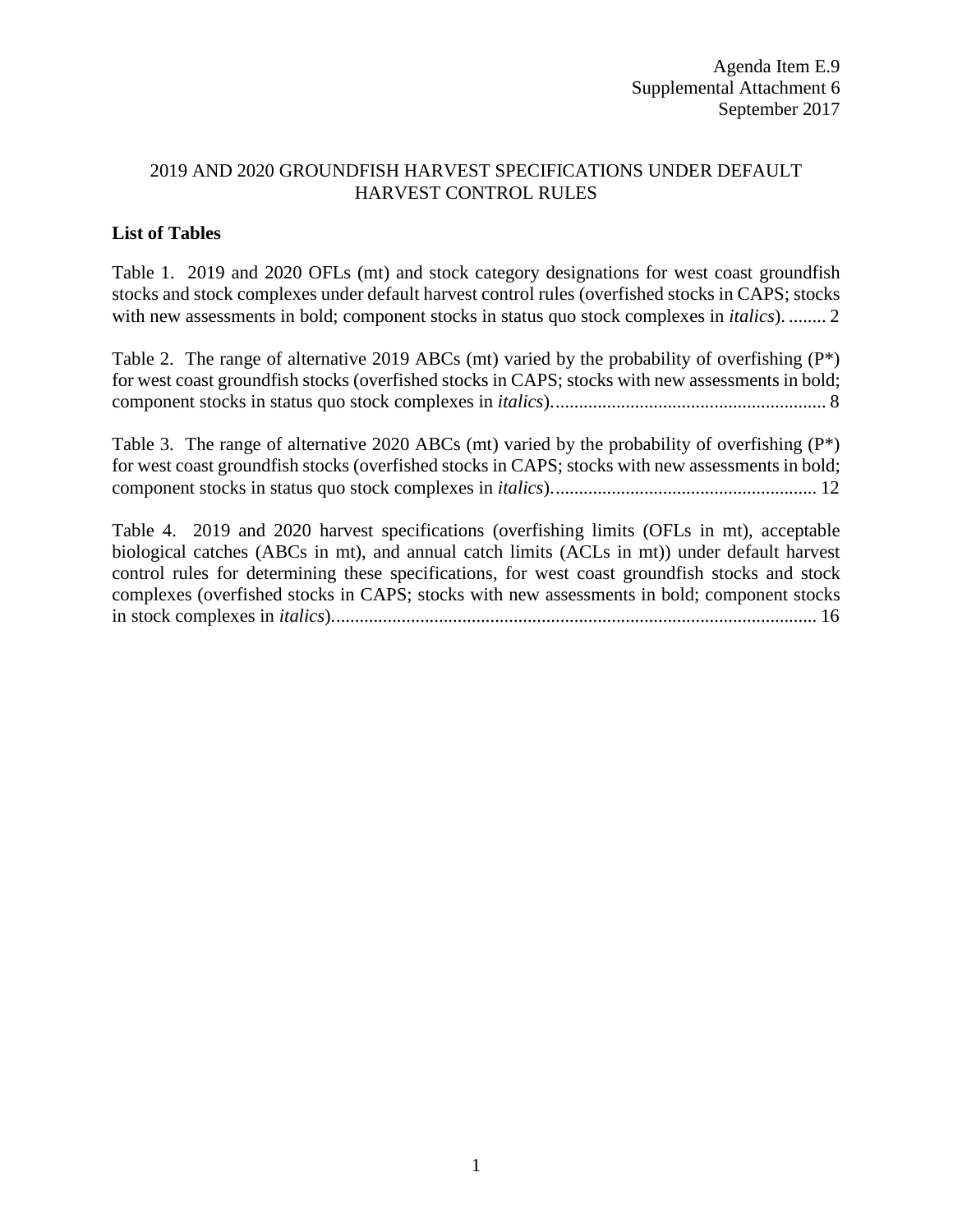**Table 1. 2019 and 2020 OFLs (mt) and stock category designations for west coast groundfish stocks and stock complexes under default harvest**  control rules (overfished stocks in CAPS; stocks with new assessments in bold; component stocks in status quo stock complexes in *italics*).

<span id="page-1-0"></span>

| <b>Stock</b>                                  | Cat.           | 2019<br>OFL | 2020<br><b>OFL</b> | <b>SPR</b><br><b>HR</b> | Year of<br><b>Assessment</b> | <b>Type of Assessment</b>                                                                                                                                                                                                     | <b>Additional Basis</b>                                                                                                                                                       |  |  |  |
|-----------------------------------------------|----------------|-------------|--------------------|-------------------------|------------------------------|-------------------------------------------------------------------------------------------------------------------------------------------------------------------------------------------------------------------------------|-------------------------------------------------------------------------------------------------------------------------------------------------------------------------------|--|--|--|
|                                               |                |             |                    |                         |                              |                                                                                                                                                                                                                               |                                                                                                                                                                               |  |  |  |
| <b>OVERFISHED STOCKS</b>                      |                |             |                    |                         |                              |                                                                                                                                                                                                                               |                                                                                                                                                                               |  |  |  |
| COWCOD S. of $40^010'$ N. lat.                |                | 74          | 76                 | <b>NA</b>               |                              |                                                                                                                                                                                                                               | Sum of Conception and Monterey OFLs                                                                                                                                           |  |  |  |
| COWCOD (Conception)                           | 2              | 60.9        | 62.4               | 50%                     | 2013                         | Catch-only Update in 2015 of the 2013<br>Rebuilding Analysis based on 2013 Full<br>(XDBSRA) Assessment                                                                                                                        | $E = 0.007$ exploitation rate                                                                                                                                                 |  |  |  |
| COWCOD (Monterey)                             | $\overline{3}$ | 13.3        | 13.3               | <b>NA</b>               | 2014                         | <b>DBSRA</b>                                                                                                                                                                                                                  | Appendix C in the 2013 assessment                                                                                                                                             |  |  |  |
| <b>YELLOWEYE ROCKFISH</b>                     | 1              | <b>TBD</b>  | <b>TBD</b>         | 50%                     | 2017                         | Rebuilding Analysis Based on 2017 Full<br>Assessment                                                                                                                                                                          |                                                                                                                                                                               |  |  |  |
| <b>NON-OVERFISHED STOCKS</b>                  |                |             |                    |                         |                              |                                                                                                                                                                                                                               |                                                                                                                                                                               |  |  |  |
| <b>Arrowtooth Flounder</b>                    | $\overline{2}$ | 18,696      | 15,306             | 30%                     | 2017                         | Update of 2007 Full Assessment                                                                                                                                                                                                |                                                                                                                                                                               |  |  |  |
| Big skate                                     | 2              | 541         | 541                | 50%                     | 2013                         | Trawl survey biomass * M                                                                                                                                                                                                      |                                                                                                                                                                               |  |  |  |
| <b>Black Rockfish (CA)</b>                    | $\overline{1}$ | 344         | 341                |                         |                              |                                                                                                                                                                                                                               |                                                                                                                                                                               |  |  |  |
| <b>Black Rockfish (OR)</b>                    | 2              | 565         | 561                | 50%                     | 2015                         | Full                                                                                                                                                                                                                          |                                                                                                                                                                               |  |  |  |
| <b>Black Rockfish (WA)</b>                    | $\overline{1}$ | 312         | 311                |                         |                              |                                                                                                                                                                                                                               |                                                                                                                                                                               |  |  |  |
| Blackgill Rockfish S. of 40°10'               | $\overline{2}$ | 174         | 174                | 50%                     | 2017                         | Update of 2011 Full Assessment                                                                                                                                                                                                |                                                                                                                                                                               |  |  |  |
| Bocaccio S. of 40 <sup>0</sup> 10' N. lat.    | 1              | 2,194       | 2,125              | 50%                     | 2017                         | Update of 2015 Full Assessment                                                                                                                                                                                                | 7.4% reduction to subtract the portion of the assessed<br>stock north of 40°10' N. lat.                                                                                       |  |  |  |
| Cabezon (CA)                                  | $\overline{1}$ | 154         | 153                | 45%                     | 2009                         | Full                                                                                                                                                                                                                          |                                                                                                                                                                               |  |  |  |
| Cabezon (OR)                                  | $\overline{1}$ | 49          | 49                 | 45%                     | 2009                         | Full                                                                                                                                                                                                                          |                                                                                                                                                                               |  |  |  |
| California scorpionfish                       | $\mathbf{1}$   | 337         | 331                | 50%                     | 2017                         | Full                                                                                                                                                                                                                          |                                                                                                                                                                               |  |  |  |
| Canary Rockfish                               | $\overline{1}$ | 1,517       | 1,431              | 50%                     | 2017                         | Catch-only Update of the 2015 Full<br>Assessment                                                                                                                                                                              |                                                                                                                                                                               |  |  |  |
| Chilipepper S. of 40 <sup>0</sup> 10' N. lat. | $\overline{1}$ | 2.652       | 2.521              | 50%                     | 2017                         | 2017 Catch-only Update of 2015 Update of the<br>2011 Full Assessment                                                                                                                                                          | The portion of the coastwide stock south of 40°10' N. lat.<br>(93%) is based on average historical landings.                                                                  |  |  |  |
| <b>Darkblotched Rockfish</b>                  | $\mathbf{1}$   | 800         | 853                | 50%                     | 2017                         | Update of 2015 Full Assessment                                                                                                                                                                                                |                                                                                                                                                                               |  |  |  |
| Dover Sole                                    |                | 91,102      | 92,048             | 30%                     | 2011                         | 2015 Catch-only Update of the 2011 Full                                                                                                                                                                                       | Catch-only update in 2015 of the 2011 full assessment                                                                                                                         |  |  |  |
| English Sole                                  | 2              | 11,052      | 11,101             | 30%                     | 2013                         | Assessment<br>2015 Catch-only Update of the 2013 Data-<br>moderate (exSSS) Assessment in 2015<br>assuming recent year average catch for<br>removals (Table 2 in Agenda Item I.4,<br>Supplemental Attachment 8, November 2015) | assuming actual catches since 2011                                                                                                                                            |  |  |  |
| Lingcod N. of $42^{\circ}$ N. lat. (OR & WA)  | $\mathbf{1}$   | 4.690       | 4.459              | 45%                     | 2017                         | Full                                                                                                                                                                                                                          | OFLs are projected from the 2017 assessment, which                                                                                                                            |  |  |  |
| Lingcod S. of 42° N. lat. (CA)                | $\mathbf{1}$   | 1,253       | <b>TBD</b>         | 45%                     | 2017                         | Full                                                                                                                                                                                                                          | assessed two stocks north and south of 42° N lat. The<br>relative biomass and OFLs are reapportioned north and                                                                |  |  |  |
| Lingcod N. of $40^{\circ}10'$ N. lat.         | 1              | 4,957       | <b>TBD</b>         | 45%                     | 2017                         | <b>Full</b>                                                                                                                                                                                                                   | south of the 40°10' N lat. management line by using the                                                                                                                       |  |  |  |
| Lingcod S. of $40^{\circ}10'$ N. lat.         | $\mathbf{1}$   | 986         | <b>TBD</b>         | 45%                     | 2017                         | Full                                                                                                                                                                                                                          | most recent 5-year average percentage of survey biomass of<br>lingcod between $40^{\circ}10'$ and $42^{\circ}$ N lat., which is 21.3% of<br>the survey biomass in California. |  |  |  |
| Longnose skate                                | $\overline{1}$ | 2.499       | 2.474              | 50%                     | 2007                         | 2015 Catch-only Update of 2007 Full<br>Assessment                                                                                                                                                                             |                                                                                                                                                                               |  |  |  |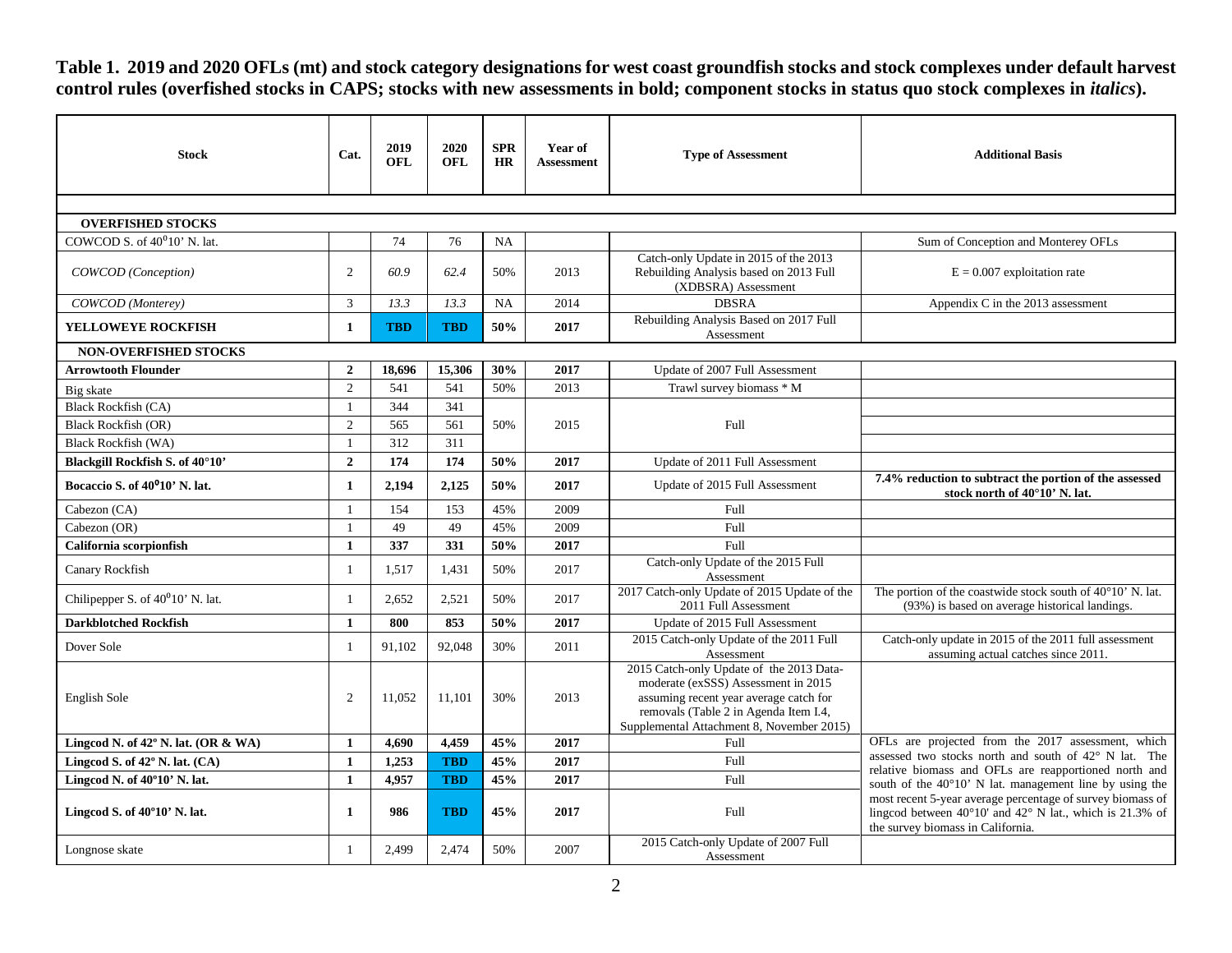| <b>Stock</b>                                 | Cat.           | 2019<br>OFL | 2020<br><b>OFL</b>    | <b>SPR</b><br>HR | Year of<br><b>Assessment</b> | <b>Type of Assessment</b>                                                  | <b>Additional Basis</b>                                                                                                                                 |
|----------------------------------------------|----------------|-------------|-----------------------|------------------|------------------------------|----------------------------------------------------------------------------|---------------------------------------------------------------------------------------------------------------------------------------------------------|
|                                              |                |             |                       |                  |                              |                                                                            |                                                                                                                                                         |
| Longspine Thornyhead (coastwide)             | $\overline{2}$ | 4,112       | 3,901                 | 50%              | 2013                         | Full                                                                       |                                                                                                                                                         |
| Pacific Cod                                  | 3              | 3,200       | 3,200                 | <b>NA</b>        | NA                           | NA                                                                         |                                                                                                                                                         |
| <b>Pacific Ocean Perch</b>                   | 1              | <b>TBD</b>  | <b>TBD</b>            | 50%              | 2017                         | Full                                                                       | Presumed rebuilt - need BSIA determination:<br>Coastwide OFL or N. of 40°10' N lat.?                                                                    |
| Petrale Sole                                 | $\overline{1}$ | 3,042       | 2,976                 | 30%              | 2015                         | Update of the 2013 Full Assessment                                         |                                                                                                                                                         |
| Sablefish (coastwide)                        |                | 8,489       | 8,648                 | 45%              | 2015                         | Update of the 2011 Full Assessment                                         |                                                                                                                                                         |
| Shortbelly                                   | 2              | 6,950       | 6,950                 | 50%              | 2007                         | Full a/                                                                    | MSY estimated from 2007 assessment                                                                                                                      |
| Shortspine Thornyhead (coastwide)            | 2              | 3,089       | 3,063                 | 50%              | 2013                         | Full                                                                       |                                                                                                                                                         |
| Spiny dogfish                                | 2              | 2,486       | 2,472                 | 50%              | 2011                         | 2015 Catch-only Update of 2011 Full<br>Assessment                          |                                                                                                                                                         |
| Splitnose S. of $40^010'$ N. lat.            | -1             | 1,831       | 1,810                 | 50%              | 2009                         | Full                                                                       | The portion of the coastwide stock south of 40°10' N. lat.<br>$(64.2\%)$ is based on average historical (1916-2008)<br>landings.                        |
| Starry flounder                              | 3              | <b>TBD</b>  | <b>TBD</b>            | 30%              | 2017                         |                                                                            |                                                                                                                                                         |
| <b>Widow Rockfish</b>                        | $\overline{1}$ | 12,375      | 11,714                | 50%              | 2015                         | Full                                                                       |                                                                                                                                                         |
| Yellowtail N. of 40 <sup>0</sup> 10' N. lat. | $\mathbf{1}$   | 6,568       | 6,261                 | 50%              | 2017                         | Full                                                                       |                                                                                                                                                         |
| <b>STOCK COMPLEXES</b>                       |                |             |                       |                  |                              |                                                                            |                                                                                                                                                         |
| Nearshore Rockfish North                     |                | 203         | 200                   |                  |                              |                                                                            | Sum of OFL contributions of component stocks in the<br>complex                                                                                          |
| <b>Black and yellow</b>                      | 3              | 0.01        | 0.01                  |                  |                              |                                                                            |                                                                                                                                                         |
| <b>Blue/Deacon (CA)</b>                      | $\overline{2}$ | 31.0        | 32.4                  | 50%              | 2017                         | Full                                                                       | 10% of the CA OFL is apportioned north of 40°10' N lat.<br>(see Appendix D of the 2017 Assessment)                                                      |
| <b>Blue/Deacon (OR)</b>                      | $\overline{2}$ | 112.3       | 108.8                 | 50%              | 2017                         | Full                                                                       |                                                                                                                                                         |
| Blue/Deacon (WA)                             | 3              | 8.7         | 8.4                   | 50%              | 2017                         |                                                                            | WA catches added to OR BDR assessment and resulting<br>OFL from OR subtracted from the total yto get WA OFLs<br>(Appendix E of the 2017 BDR assessment) |
| <b>Brown</b>                                 | 2              | 2.1         | 2.1                   | 50%              | 2013                         | Catch-only Update of the 2013 Data-moderate<br>(XDBSRA) Assessment in 2015 | The portion of the coastwide stock north of 40`10 N lat.<br>based on the proportion of cumulative removals by area<br>during 1916-2012 (1.2%).          |
| Calico                                       | 3              |             | $\tilde{\phantom{a}}$ |                  |                              | NA                                                                         | No harvest contribution (3a stock) Max. landings $\langle 2 \text{ mt}, \rangle$<br>1928-2008; mainly a discard species                                 |
| China                                        | 2              | 28.6        | 27.9                  | 50%              | 2015                         | Full                                                                       | Sum of North and Central model estimates                                                                                                                |
| Copper                                       | 2              | 11.9        | 12.2                  | 50%              | 2013                         | Data-moderate                                                              | The portion of the coastwide stock north of $40^{\circ}10$ N lat.<br>based on the proportion of cumulative removals by area<br>during 1916-2012 (4.9%). |
| Gopher                                       | 3              |             | $\sim$                |                  | 2011                         | <b>DBSRA</b>                                                               |                                                                                                                                                         |
| Grass                                        | 3              | 0.7         | 0.7                   |                  | 2011                         | <b>DBSRA</b>                                                               |                                                                                                                                                         |
| Kelp                                         | 3              | 0.01        | 0.01                  |                  | 2011                         | <b>DBSRA</b>                                                               |                                                                                                                                                         |
| Olive                                        | 3              | 0.3         | 0.3                   |                  | 2011                         | <b>DBSRA</b>                                                               |                                                                                                                                                         |
| Quillback                                    | 3              | 7.4         | 7.4                   |                  | 2011                         | <b>DBSRA</b>                                                               |                                                                                                                                                         |
| Treefish                                     | $\overline{3}$ | 0.2         | $0.2\,$               |                  | 2011                         | <b>DBSRA</b>                                                               |                                                                                                                                                         |
| Shelf Rockfish North                         |                | 2,309       | 2,302                 |                  |                              |                                                                            | Sum of OFL contributions of component stocks in the<br>complex                                                                                          |
| <b>Bronzespotted</b>                         | 3              |             |                       |                  |                              | NA                                                                         | No harvest contribution in the north (3a stock)                                                                                                         |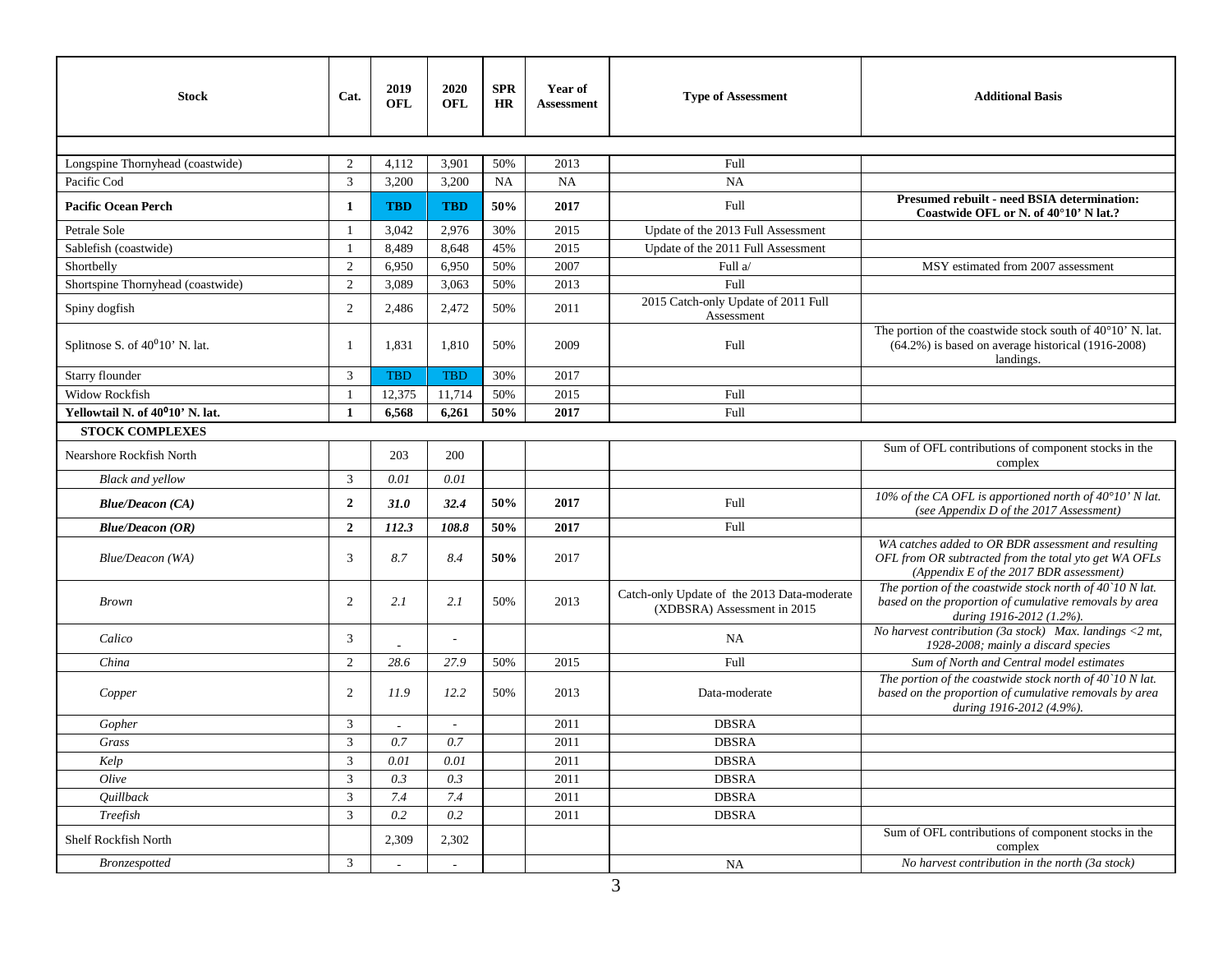| <b>Stock</b>                                         | Cat.           | 2019<br>OFL              | 2020<br><b>OFL</b> | <b>SPR</b><br>HR | Year of<br><b>Assessment</b> | <b>Type of Assessment</b>                             | <b>Additional Basis</b>                                                                                                                                                            |
|------------------------------------------------------|----------------|--------------------------|--------------------|------------------|------------------------------|-------------------------------------------------------|------------------------------------------------------------------------------------------------------------------------------------------------------------------------------------|
|                                                      |                |                          |                    |                  |                              |                                                       |                                                                                                                                                                                    |
| Bocaccio                                             | 3              | 284.0                    | 284.0              |                  | 2011                         | <b>DBSRA</b>                                          |                                                                                                                                                                                    |
| Chameleon                                            | 3              |                          |                    |                  |                              |                                                       | No harvest contribution (3a stock)                                                                                                                                                 |
| Chilipepper                                          | 1              | 199.6                    | 189.8              |                  |                              |                                                       | The portion of the coastwide stock north of $40^{\circ}10'$ N. lat.<br>(7%) is based on average historical landings.                                                               |
| Cowcod                                               | 3              | 0.4                      | 0.4                |                  |                              |                                                       | No harvest contribution (3a stock)                                                                                                                                                 |
| Flag                                                 | 3              | 0.1                      | 0.1                |                  | 2011                         | <b>DBSRA</b>                                          |                                                                                                                                                                                    |
| Freckled                                             | 3              | $\overline{\phantom{a}}$ |                    |                  |                              |                                                       | No harvest contribution (3a stock)                                                                                                                                                 |
| Greenblotched                                        | $\mathfrak{Z}$ | 1.3                      | 1.3                |                  | 2011                         | <b>DBSRA</b>                                          |                                                                                                                                                                                    |
| Greenspotted $40^{\circ}10'$ to $42^{\circ}$ N. lat. | 2              | 9.3                      | 9.3                | 50%              | 2015                         | 2015 catch-only update of the 2011 full<br>assessment | The portion of the assessed area north of $40^{\circ}10'$ N lat.<br>(22.2% of OFL from northern California model) based on<br>average historical catch.                            |
| Greenspotted N. of 42 N. lat. (OR & WA)              | 3              | 6.1                      | 6.1                |                  | 2011                         | <b>DCAC</b>                                           | Need to decide whether the OFL should be based on DCAC<br>or DBSRA (see Appendix L of the 2011 Assessment)                                                                         |
| Greenstriped                                         | 2              | 1,311.4                  | 1,314.8            | 50%              | 2009                         | Full                                                  | The portion of the coastwide stock north of $40^{\circ}10'$ N. lat.<br>$(84.5%)$ is based on the mean of the 2003-2008 swept area<br>biomass estimates from the NMFS trawl survey. |
| Halfbanded                                           | 3              |                          |                    |                  |                              | <b>NA</b>                                             | No harvest contribution (3a stock) Max. landings <2 mt,<br>1928-2008; mainly a discard species                                                                                     |
| Harlequin                                            | 3              | $\tilde{\phantom{a}}$    | $\sim$             |                  |                              | NA                                                    | DB-SRA estimate calculated in 2012 for 2013 and beyond                                                                                                                             |
| Honeycomb                                            | 3              |                          |                    |                  |                              | <b>NA</b>                                             | No harvest contribution in the north (3a stock)                                                                                                                                    |
| Mexican                                              | 3              |                          |                    |                  |                              | NA                                                    | No harvest contribution in the north (3a stock)                                                                                                                                    |
| Pink                                                 | 3              | 0.004                    | 0.004              |                  | 2011                         | <b>DBSRA</b>                                          |                                                                                                                                                                                    |
| Pinkrose                                             | 3              |                          |                    |                  |                              | <b>NA</b>                                             | No harvest contribution (3a stock)                                                                                                                                                 |
| <b>Puget Sound</b>                                   | 3              |                          |                    |                  |                              | NA                                                    | No harvest contribution (3a stock)                                                                                                                                                 |
| Pygmy                                                | 3              | $\overline{a}$           | ÷.                 |                  |                              | NA                                                    | No harvest contribution (3a stock)                                                                                                                                                 |
| Redstripe                                            | 3              | 269.9                    | 269.9              |                  | 2011                         | <b>DBSRA</b>                                          |                                                                                                                                                                                    |
| Rosethorn                                            | 3              | 12.9                     | 12.9               |                  | 2011                         | <b>DBSRA</b>                                          |                                                                                                                                                                                    |
| Rosy                                                 | 3              | 3.0                      | 3.0                |                  | 2011                         | <b>DBSRA</b>                                          |                                                                                                                                                                                    |
| Silvergray                                           | 3              | 159.4                    | 159.4              |                  | 2011                         | <b>DBSRA</b>                                          |                                                                                                                                                                                    |
| Speckled                                             | $\overline{3}$ | 0.2                      | 0.2                |                  | 2011                         | <b>DBSRA</b>                                          |                                                                                                                                                                                    |
| Squarespot                                           | 3              | 0.2                      | 0.2                |                  | 2011                         | <b>DBSRA</b>                                          |                                                                                                                                                                                    |
| Starry                                               | 3              | 0.004                    | 0.004              |                  | 2011                         | <b>DBSRA</b>                                          |                                                                                                                                                                                    |
| Stripetail                                           | 3              | 40.4                     | 40.4               |                  | 2011                         | <b>DBSRA</b>                                          |                                                                                                                                                                                    |
| Swordspine                                           | 3              | 0.0001                   | 0.0001             |                  | 2011                         | <b>DBSRA</b>                                          |                                                                                                                                                                                    |
| Tiger                                                | $\mathfrak{Z}$ | 1.0                      | 1.0                |                  | 2011                         | <b>DBSRA</b>                                          |                                                                                                                                                                                    |
| Vermilion                                            | 3              | 9.7                      | 9.7                |                  | 2011                         | <b>DBSRA</b>                                          |                                                                                                                                                                                    |
| Slope Rockfish North                                 |                | 1,887                    | 1,873              |                  |                              |                                                       | Sum of OFL contributions of component stocks in the<br>complex                                                                                                                     |
| Aurora                                               | $\overline{1}$ | 17.5                     | 17.5               | 50%              | 2013                         | Full                                                  | Projected using a 50% SPR from the 2013 full assessment.<br>The portion of the coastwide stock north of 40°10' N lat.<br>$(19\%)$ is based on average survey biomass.              |
| Bank                                                 | $\sqrt{3}$     | 17.2                     | 17.2               |                  | 2011                         | <b>DBSRA</b>                                          |                                                                                                                                                                                    |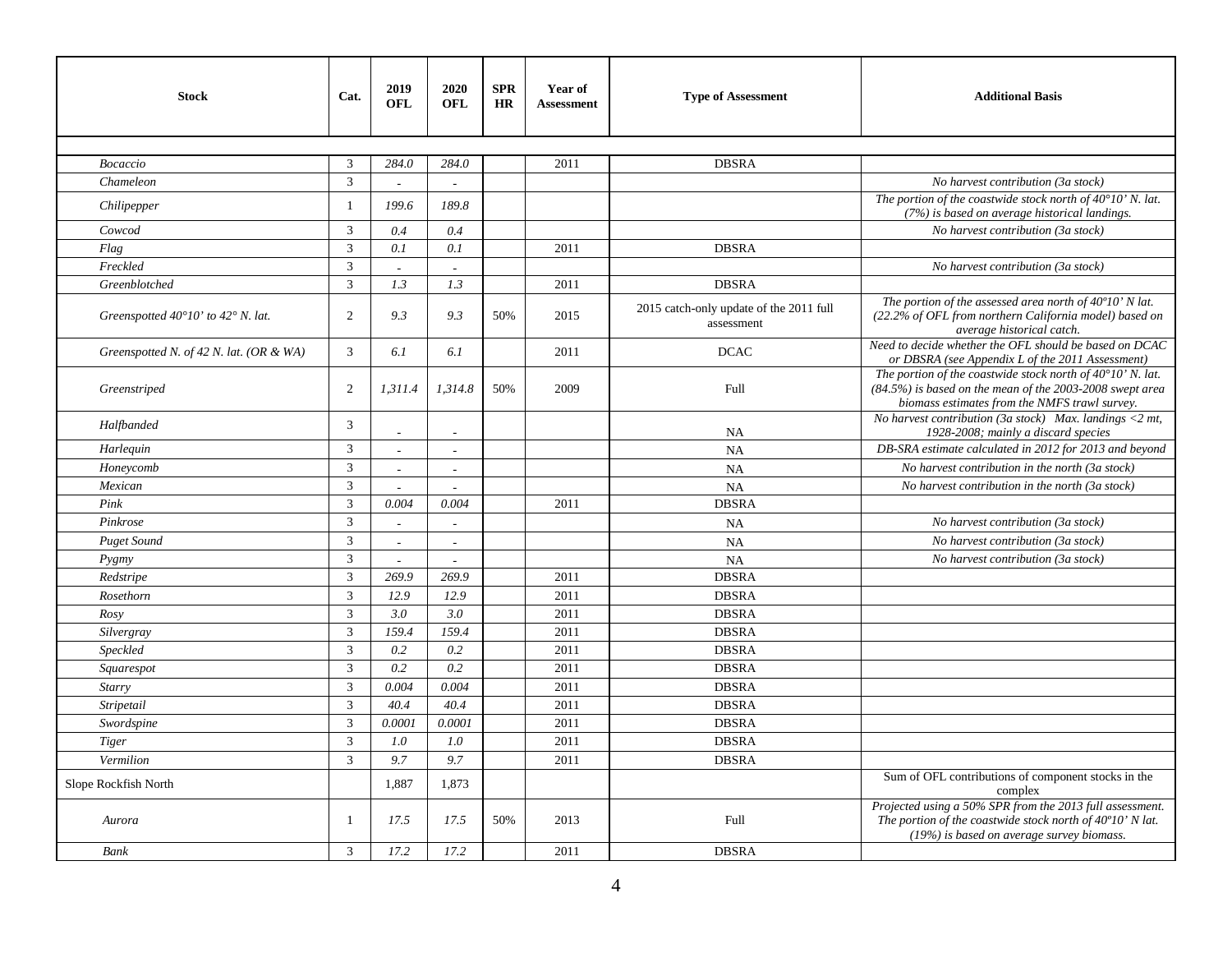| <b>Stock</b>                               | Cat.           | 2019<br><b>OFL</b> | 2020<br>OFL  | <b>SPR</b><br><b>HR</b> | Year of<br><b>Assessment</b> | <b>Type of Assessment</b>                                                 | <b>Additional Basis</b>                                                                                                                                                                                             |
|--------------------------------------------|----------------|--------------------|--------------|-------------------------|------------------------------|---------------------------------------------------------------------------|---------------------------------------------------------------------------------------------------------------------------------------------------------------------------------------------------------------------|
|                                            |                |                    |              |                         |                              |                                                                           |                                                                                                                                                                                                                     |
| Blackgill                                  | 3              | 4.7                | 4.7          |                         | 2011                         | <b>DCAC</b>                                                               | DCAC estimate.                                                                                                                                                                                                      |
| Redbanded                                  | $\overline{3}$ | 45.3               | 45.3         |                         | 2011                         | <b>DBSRA</b>                                                              |                                                                                                                                                                                                                     |
| Rougheye/Blackspotted                      | 2              | 217.6              | 219.5        | 50%                     | 2013                         | Full                                                                      | The coastwide OFLs are apportioned north (98%) and<br>south (2%) based on average landings during 1985-2012.                                                                                                        |
| Sharpchin                                  | $\overline{2}$ | 352.8              | 348.0        | 50%                     | 2015                         | Catch-only Update of the 2013 Data-moderate<br>(exSSS) Assessment in 2015 | OFLs are apportioned north and south of 40°10' N lat.<br>$(80\%N, 20\%S)$ based on average swept area biomass<br>estimates from the triennial survey.                                                               |
| Shortraker                                 | 3              | 18.7               | 18.7         |                         | 2011                         | <b>DBSRA</b>                                                              |                                                                                                                                                                                                                     |
| Splitnose                                  | $\overline{1}$ | 1,021.0            | 1,009.6      | 50%                     | 2009                         | Full                                                                      | The portion of the coastwide stock north of $40^{\circ}10'$ N. lat.<br>$(35.8%)$ is based on average historical (1916-2008)<br>landings.                                                                            |
| Yellowmouth                                | 3              | 192.4              | 192.4        |                         | 2011                         | <b>DBSRA</b>                                                              |                                                                                                                                                                                                                     |
| Nearshore Rockfish South                   |                | 1.300              | 1.322        |                         |                              |                                                                           | Sum of OFL contributions of component stocks in the<br>complex                                                                                                                                                      |
| <b>Shallow Nearshore Species</b>           |                | NA                 | NA           |                         |                              |                                                                           |                                                                                                                                                                                                                     |
| <b>Black and yellow</b>                    | $\mathfrak{Z}$ | 27.5               | 27.5         |                         | 2011                         | <b>DBSRA</b>                                                              |                                                                                                                                                                                                                     |
| China                                      | $\overline{c}$ | 14.3               | 14.8         | 50%                     | 2015                         | <b>Full</b>                                                               | Projected using a 50% SPR from the 2015 full assessment<br>(South model estimate)                                                                                                                                   |
| Gopher (N of Pt. Conception)               | $\mathfrak{Z}$ | 101.0              | 101.0        |                         | 2011                         |                                                                           | Estimated MSY (using the proxy $SPR = 50\%$ ) from the<br>2005 assessment                                                                                                                                           |
| Gopher (S of Pt. Conception)               | $\mathfrak{Z}$ | 25.6               | 25.6         |                         | 2011                         | <b>DCAC</b>                                                               | DCAC estimate.                                                                                                                                                                                                      |
| Grass                                      | $\mathfrak{Z}$ | 59.6               | 59.6         |                         | 2011                         | <b>DBSRA</b>                                                              |                                                                                                                                                                                                                     |
| Kelp                                       | $\mathfrak{Z}$ | 27.7               | 27.7         |                         | 2011                         | <b>DBSRA</b>                                                              |                                                                                                                                                                                                                     |
| Deeper Nearshore Species                   |                | NA                 | NA           |                         |                              |                                                                           |                                                                                                                                                                                                                     |
| Blue/Deacon (N. of $34^{\circ}27'$ N lat.) | $\overline{2}$ | 278.8              | 291.5        | 50%                     | 2017                         | Full                                                                      | 90% of the CA OFL is apportioned south of $40^{\circ}10'$ N lat.<br>(see Appendix D of the 2017 Assessment)                                                                                                         |
| Blue/Deacon (S. of 34°27' N lat.)          | $\mathbf{3}$   | 21.8               | 21.8         | 50%                     | 2017                         | <b>DCAC</b>                                                               |                                                                                                                                                                                                                     |
| <b>Brown</b>                               | $\overline{c}$ | 177.9              | 181.9        | 50%                     | 2013                         | Data-moderate                                                             | Projected using a 50% SPR from the 2013 data-moderate<br>assessment The portion of the coastwide stock north of<br>40`10 N lat. based on the proportion of cumulative<br>removals by area during 1916-2012 (98.8%). |
| Calico                                     | $\mathfrak{Z}$ |                    | $\sim$       |                         |                              | NA                                                                        | No harvest contribution (3a stock) Max. landings <2 mt,<br>1928-2008; mainly a discard species                                                                                                                      |
| Copper                                     | $\overline{c}$ | 322.1              | 327.3        | 50%                     | 2013                         | Data-moderate                                                             | Projected using a 50% SPR from the 2013 data-moderate<br>assessment The portion of the coastwide stock north of<br>40`10 N lat. based on the proportion of cumulative<br>removals by area during 1916-2012 (95.1%). |
| Olive                                      | $\mathfrak{Z}$ | 224.6              | 224.6        |                         | 2011                         | <b>DBSRA</b>                                                              |                                                                                                                                                                                                                     |
| <b>Quillback</b>                           | $\mathfrak{Z}$ | 5.4                | 5.4          |                         | 2011                         | <b>DBSRA</b>                                                              |                                                                                                                                                                                                                     |
| Treefish                                   | $\mathfrak{Z}$ | 13.2               | 13.2         |                         | 2011                         | <b>DBSRA</b>                                                              |                                                                                                                                                                                                                     |
| Shelf Rockfish South                       |                | 1,919              | 1,919        |                         |                              |                                                                           | Sum of OFL contributions of component stocks in the<br>complex                                                                                                                                                      |
| Bronzespotted                              | 3              | 3.6                | 3.6          |                         | 2011                         | <b>DBSRA</b>                                                              |                                                                                                                                                                                                                     |
| Chameleon                                  | 3              |                    | $\mathbf{r}$ |                         |                              | <b>NA</b>                                                                 | No harvest contribution (3a stock)                                                                                                                                                                                  |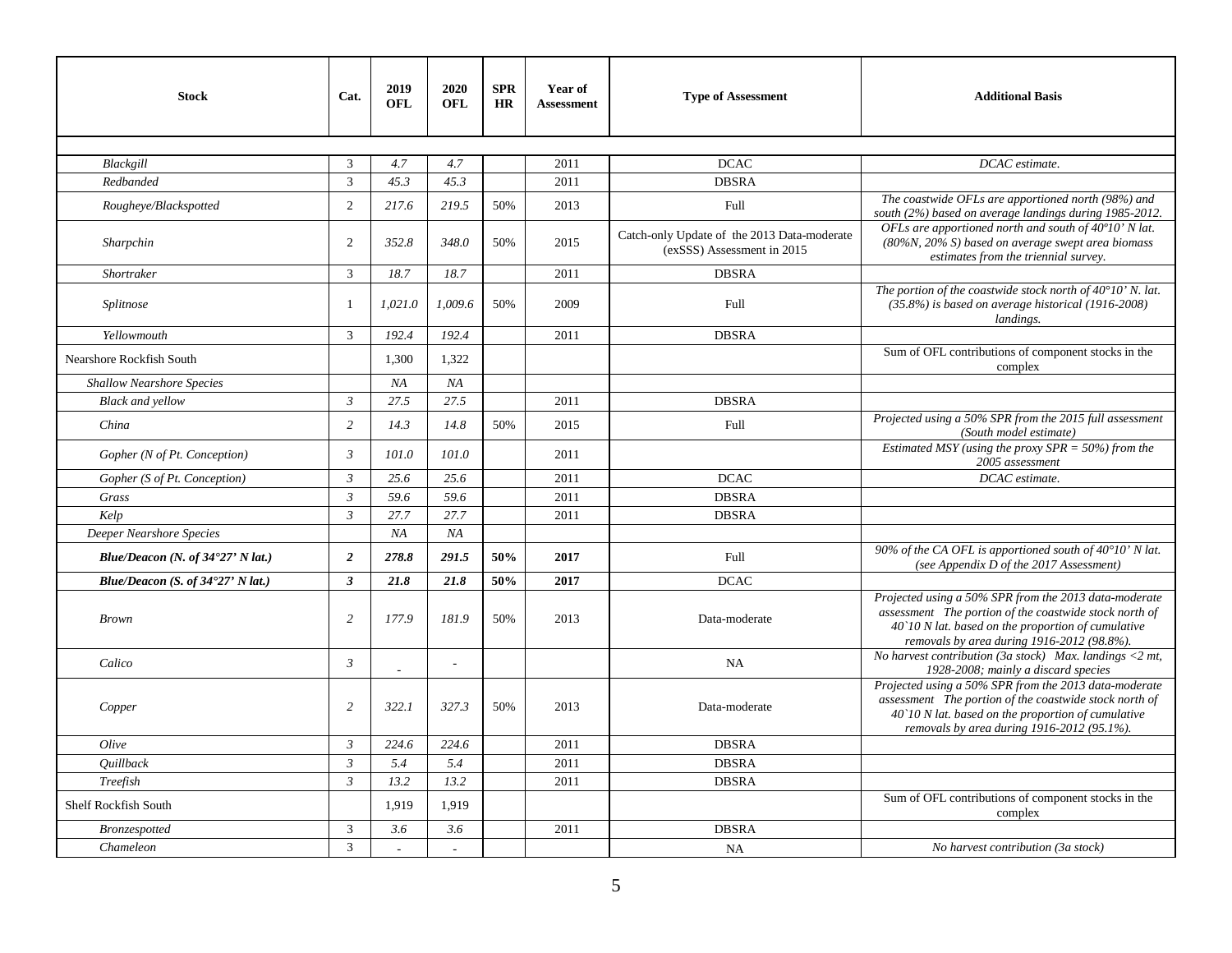| <b>Stock</b>          | Cat.                        | 2019<br>OFL | 2020<br><b>OFL</b> | <b>SPR</b><br><b>HR</b> | Year of<br><b>Assessment</b> | <b>Type of Assessment</b>                                                 | <b>Additional Basis</b>                                                                                                                                                                     |
|-----------------------|-----------------------------|-------------|--------------------|-------------------------|------------------------------|---------------------------------------------------------------------------|---------------------------------------------------------------------------------------------------------------------------------------------------------------------------------------------|
|                       |                             |             |                    |                         |                              |                                                                           |                                                                                                                                                                                             |
| Flag                  | 3                           | 23.4        | 23.4               |                         | 2011                         | <b>DBSRA</b>                                                              |                                                                                                                                                                                             |
| Freckled              | 3                           |             |                    |                         |                              | NA                                                                        | No harvest contribution (3a stock)                                                                                                                                                          |
| Greenblotched         | $\mathfrak{Z}$              | 23.1        | 23.1               |                         | 2011                         | <b>DBSRA</b>                                                              |                                                                                                                                                                                             |
| Greenspotted          | 2                           | 78.3        | 78.1               | 50%                     | 2015                         | 2015 catch-only update of the 2011 full<br>assessment                     | The portion of the assessed area south of 40°10' N lat.<br>(77.8% of OFL from northern California model from<br>average historical catch $+$ the OFL from the southern<br>California model) |
| Greenstriped          | 2                           | 240.6       | 241.2              | 50%                     | 2009                         | Full                                                                      | The portion of the coastwide stock south of $40^{\circ}10'$ N. lat.<br>$(15.5%)$ is based on the mean of the 2003-2008 swept area<br>biomass estimates from the NMFS trawl survey.          |
| Halfbanded            | 3                           | $\sim$      | $\sim$             |                         |                              | NA                                                                        | No harvest contribution (3a stock)                                                                                                                                                          |
| Harlequin             | 3                           |             |                    |                         |                              | NA                                                                        | No harvest contribution (3a stock)                                                                                                                                                          |
| Honeycomb             | 3                           | 9.9         | 9.9                |                         | 2011                         | <b>DBSRA</b>                                                              |                                                                                                                                                                                             |
| Mexican               | $\mathfrak{Z}$              | 5.1         | 5.1                |                         | 2011                         | <b>DBSRA</b>                                                              |                                                                                                                                                                                             |
| Pink                  | 3                           | 2.5         | 2.5                |                         | 2011                         | <b>DBSRA</b>                                                              |                                                                                                                                                                                             |
| Pinkrose              | 3                           |             |                    |                         |                              | NA                                                                        | No harvest contribution (3a stock)                                                                                                                                                          |
| Pygmy                 | $\ensuremath{\mathfrak{Z}}$ | $\sim$      | $\sim$             |                         |                              | NA                                                                        | No harvest contribution (3a stock)                                                                                                                                                          |
| Redstripe             | $\overline{3}$              | 0.5         | 0.5                |                         | 2011                         | <b>DBSRA</b>                                                              |                                                                                                                                                                                             |
| Rosethorn             | 3                           | 2.1         | 2.1                |                         | 2011                         | <b>DBSRA</b>                                                              |                                                                                                                                                                                             |
| Rosy                  | $\mathfrak{Z}$              | 44.5        | 44.5               |                         | 2011                         | <b>DBSRA</b>                                                              |                                                                                                                                                                                             |
| Silvergray            | 3                           | 0.5         | 0.5                |                         | 2011                         | <b>DBSRA</b>                                                              |                                                                                                                                                                                             |
| Speckled              | 3                           | 39.4        | 39.4               |                         | 2011                         | <b>DBSRA</b>                                                              |                                                                                                                                                                                             |
| Squarespot            | $\overline{3}$              | 11.1        | 11.1               |                         | 2011                         | <b>DBSRA</b>                                                              |                                                                                                                                                                                             |
| Starry                | 3                           | 62.6        | 62.6               |                         | 2011                         | <b>DBSRA</b>                                                              |                                                                                                                                                                                             |
| Stripetail            | $\mathfrak{Z}$              | 23.6        | 23.6               |                         | 2011                         | <b>DBSRA</b>                                                              |                                                                                                                                                                                             |
| Swordspine            | 3                           | 14.2        | 14.2               |                         | 2011                         | <b>DBSRA</b>                                                              |                                                                                                                                                                                             |
| <b>Tiger</b>          | 3                           | 0.04        | 0.04               |                         | 2011                         | <b>DBSRA</b>                                                              |                                                                                                                                                                                             |
| Vermilion             | $\mathfrak{Z}$              | 269.3       | 269.3              |                         | 2011                         | <b>DBSRA</b>                                                              |                                                                                                                                                                                             |
| Yellowtail            | $\overline{3}$              | 1,064.4     | 1,064.4            |                         | 2011                         | <b>DBSRA</b>                                                              |                                                                                                                                                                                             |
| Slope Rockfish South  |                             | 682         | 681                |                         |                              |                                                                           | Sum of OFL contributions of component stocks in the<br>complex                                                                                                                              |
| Aurora                | $\mathbf{1}$                | 74.6        | 74.6               | 50%                     | 2013                         | <b>Full</b>                                                               | The portion of the coastwide stock south of 40°10' N lat.<br>$(81%)$ is based on average survey biomass.                                                                                    |
| <b>Bank</b>           | 3                           | 503.2       | 503.2              |                         | 2011                         | <b>DBSRA</b>                                                              |                                                                                                                                                                                             |
| Pacific ocean perch   | $\mathfrak{Z}$              |             |                    |                         |                              | NA                                                                        | No harvest contribution (3a stock)                                                                                                                                                          |
| Redbanded             | 3                           | 10.4        | 10.4               |                         | 2011                         | <b>DBSRA</b>                                                              |                                                                                                                                                                                             |
| Rougheye/Blackspotted | 2                           | 4.4         | 4.5                |                         | 2013                         | Full                                                                      | OFLs are apportioned north (98%) and south (2%) based<br>on average landings during 1985-2012.                                                                                              |
| Sharpchin             | 2                           | 88.2        | 87.0               | 50%                     | 2013                         | Catch-only Update of the 2013 Data-moderate<br>(exSSS) Assessment in 2015 | OFLs are apportioned north and south of 40°10' N lat.<br>$(80\%N, 20\%S)$ based on average swept area biomass<br>estimates from the triennial survey.                                       |
| <b>Shortraker</b>     | 3                           | 0.1         | 0.1                |                         | 2011                         | <b>DBSRA</b>                                                              |                                                                                                                                                                                             |
|                       |                             |             |                    |                         |                              |                                                                           |                                                                                                                                                                                             |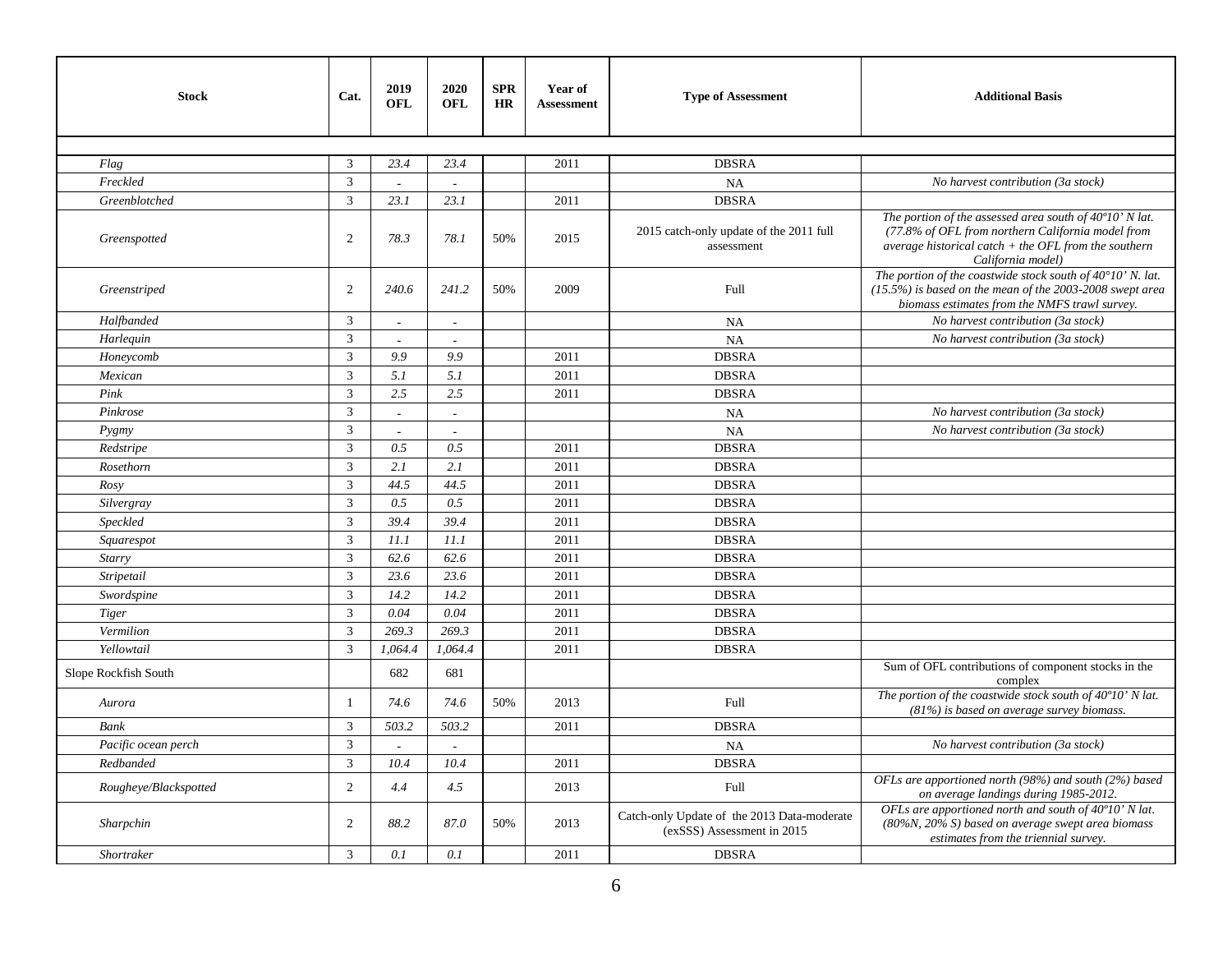| <b>Stock</b>          | Cat.           | 2019<br>OFL | 2020<br>OFL | <b>SPR</b><br><b>HR</b> | Year of<br><b>Assessment</b> | <b>Type of Assessment</b>                                                 | <b>Additional Basis</b>                                                                               |
|-----------------------|----------------|-------------|-------------|-------------------------|------------------------------|---------------------------------------------------------------------------|-------------------------------------------------------------------------------------------------------|
|                       |                |             |             |                         |                              |                                                                           |                                                                                                       |
| Yellowmouth           | 3              | 0.8         | 0.8         |                         | 2011                         | <b>DBSRA</b>                                                              |                                                                                                       |
| Other Flatfish        |                | 8,750       | 8,202       |                         |                              |                                                                           | Sum of OFL contributions of component stocks in the<br>complex                                        |
| <b>Butter</b> sole    | 3              | 4.6         | 4.6         |                         |                              | <b>NA</b>                                                                 | Based on the average catch during $1994-1998 + a 60\%$<br>discard rate estimated from the EDCP study. |
| Curlfin sole          | $\mathcal{R}$  | 8.2         | 8.2         |                         |                              | NA                                                                        | Based on the average catch during $1994-1998 + a 60\%$<br>discard rate estimated from the EDCP study. |
| Flathead sole         | 3              | 35.0        | 35.0        |                         |                              | <b>NA</b>                                                                 | Max. catch = $35$ mt in 2005                                                                          |
| Pacific sanddab       | 3              | 4,801.0     | 4,801.0     |                         | 2011                         | <b>DBSRA</b>                                                              |                                                                                                       |
| Rex sole              | 2              | 3,060.9     | 2,512.8     | 30%                     | 2013                         | Catch-only Update of the 2013 Data-moderate<br>(exSSS) Assessment in 2015 |                                                                                                       |
| Rock sole             | $\mathcal{R}$  | 66.7        | 66.7        |                         | 2011                         | <b>DBSRA</b>                                                              |                                                                                                       |
| Sand sole             | 3              | 773.2       | 773.2       |                         | 2011                         | <b>DBSRA</b>                                                              |                                                                                                       |
| Other Fish            |                | <b>TBD</b>  | <b>TBD</b>  |                         |                              |                                                                           | Sum of OFL contributions of component stocks in the<br>complex                                        |
| Cabezon (WA)          | 3              | <b>TBD</b>  | <b>TRD</b>  |                         | 2017                         |                                                                           |                                                                                                       |
| Kelp greenling $(CA)$ | 3              | 118.9       | 118.9       |                         | 2011                         | <b>DBSRA</b>                                                              |                                                                                                       |
| Kelp greenling $(OR)$ |                | 180.9       | 166.5       | 45%                     | 2015                         | Full                                                                      | Default HCR: $ACL = ABC$ ( $P^* = 0.45$ ; sigma = 0.44; ABC<br>buffer = $5.4\%$ )                     |
| Kelp greenling (WA)   | 3              | 7.1         | 7.1         |                         | 2015                         | <b>DBSRA</b>                                                              | DB-SRA estimate calculated in 2015 using a low<br><i>vulnerability prior.</i>                         |
| Leopard shark         | $\mathfrak{Z}$ | 167.1       | 167.1       |                         | 2011                         | <b>DBSRA</b>                                                              |                                                                                                       |

a/ A shortbelly rockfish assessment was done as an academic exercise in 2007 to understand the potential environmental determinants of fluctuations in the recruitment and abundance of an unexploited rockfish population in the California Current ecosystem (Field, et al. 2008). This assessment was not reviewed in a STAR Panel; however, the estimated MSY was used to determine the OFL.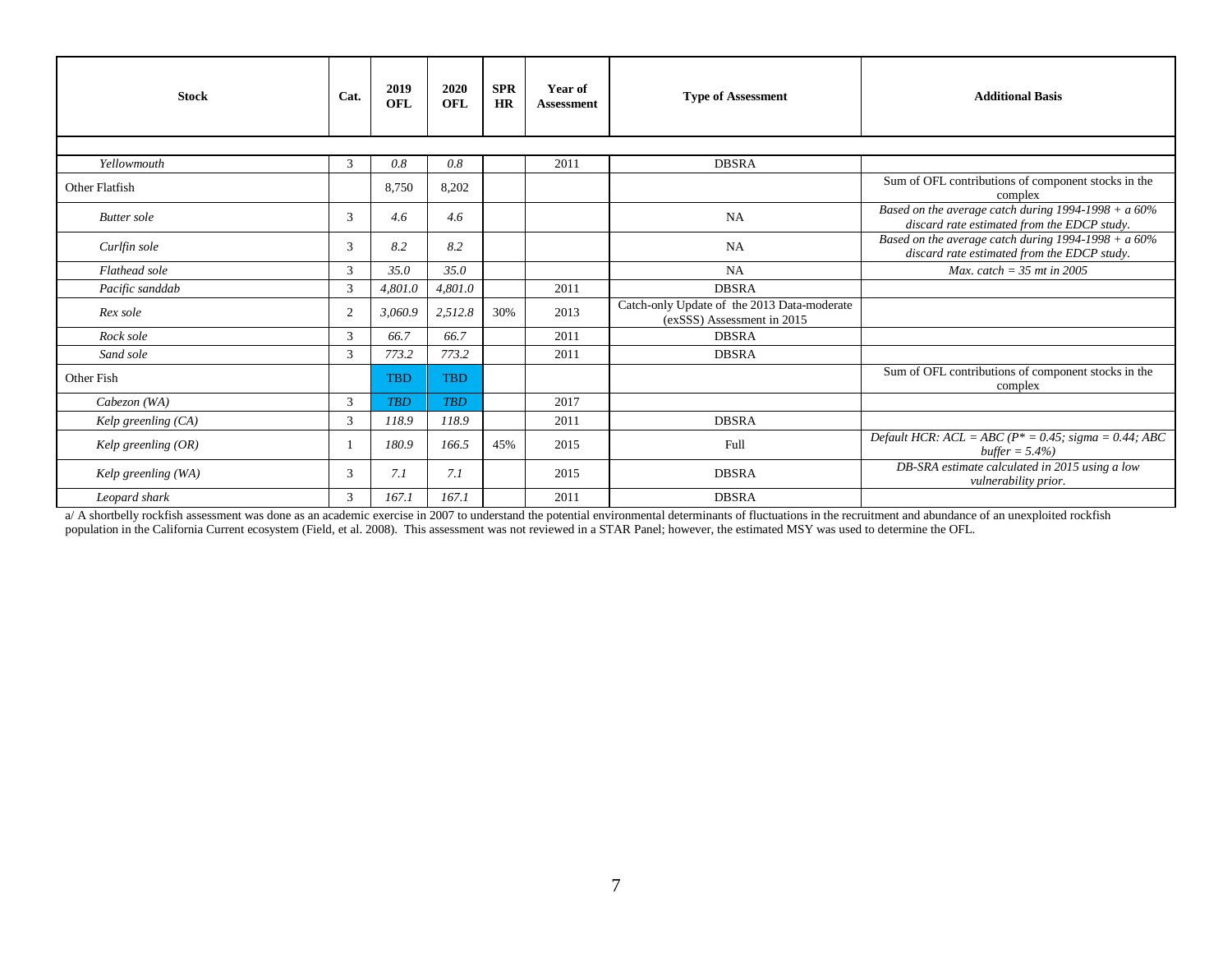<span id="page-7-0"></span>**Table 2. The range of alternative 2019 ABCs (mt) varied by the probability of overfishing (P\*) for west coast groundfish stocks (overfished stocks in CAPS; stocks with new assessments in bold; component stocks in status quo stock complexes in** *italics***).**

|                                               | <b>Range of Alternative 2019 ABCs</b> |                          |                                     |            |                          |  |  |  |
|-----------------------------------------------|---------------------------------------|--------------------------|-------------------------------------|------------|--------------------------|--|--|--|
| <b>Stock</b>                                  |                                       |                          | <b>Overfishing Probability (P*)</b> |            |                          |  |  |  |
|                                               | 0.45                                  | 0.40                     | 0.35                                | 0.30       | 0.25                     |  |  |  |
|                                               |                                       |                          |                                     |            |                          |  |  |  |
| <b>OVERFISHED STOCKS</b>                      |                                       |                          |                                     |            |                          |  |  |  |
| COWCOD S. of $40^010'$ N. lat.                | 67                                    | 60                       | 54                                  | 48         | 42                       |  |  |  |
| COWCOD (Conception)                           | 56                                    | 51                       | 46                                  | 42         | 37                       |  |  |  |
| COWCOD (Monterey)                             | 11                                    | 9                        | 8                                   | 6          | 5                        |  |  |  |
| YELLOWEYE ROCKFISH                            | <b>TBD</b>                            | <b>TBD</b>               | <b>TBD</b>                          | <b>TBD</b> | <b>TBD</b>               |  |  |  |
| <b>NON-OVERFISHED STOCKS</b>                  |                                       |                          |                                     |            |                          |  |  |  |
| <b>Arrowtooth Flounder</b>                    | 17.069                                | 15,574                   | 14,172                              | 12,825     | 11,498                   |  |  |  |
| Big skate                                     | 494                                   | 451                      | 410                                 | 371        | 333                      |  |  |  |
| <b>Black Rockfish (CA)</b>                    | 329                                   | 314                      | 299                                 | 285        | 270                      |  |  |  |
| <b>Black Rockfish (OR)</b>                    | 516                                   | 471                      | 428                                 | 388        | 347                      |  |  |  |
| <b>Black Rockfish (WA)</b>                    | 298                                   | 285                      | 271                                 | 258        | 245                      |  |  |  |
| Blackgill Rockfish S. of 40°10'               | 158.9                                 | 144.9                    | 131.9                               | 119.4      | 107.0                    |  |  |  |
| Bocaccio S. of 40 <sup>0</sup> 10' N. lat.    | 2,097                                 | 2,003                    | 1,909                               | 1,817      | 1,720                    |  |  |  |
| Cabezon (CA)                                  | 147                                   | 141                      | 134                                 | 128        | 121                      |  |  |  |
| Cabezon (OR)                                  | 47                                    | 45                       | 43                                  | 41         | 38                       |  |  |  |
| California scorpionfish                       | 313                                   | 290                      | 269                                 | 248        | 227                      |  |  |  |
| Canary Rockfish                               | 1,450                                 | 1,385                    | 1,320                               | 1,256      | 1,189                    |  |  |  |
| Chilipepper S. of 40 <sup>0</sup> 10' N. lat. | 2,536                                 | 2,422                    | 2,308                               | 2,196      | 2,079                    |  |  |  |
| <b>Darkblotched Rockfish</b>                  | 765                                   | 730                      | 696                                 | 662        | 627                      |  |  |  |
| Dover Sole                                    | 87,094                                | 83,176                   | 79,259                              | 75,433     | 71,424                   |  |  |  |
| English Sole                                  | 10,090                                | 9,206                    | 8,377                               | 7,582      | 6,797                    |  |  |  |
| Lingcod N. of 42° N. lat. (OR & WA)           | 4,484                                 | 4,282                    | 4,080                               | 3,883      | 3,677                    |  |  |  |
| Lingcod S. of 42° N. lat. (CA)                | 1,198                                 | 1,144                    | 1,090                               | 1,037      | 982                      |  |  |  |
| Lingcod N. of 40°10' N. lat.                  | 4,739                                 | 4,526                    | 4,313                               | 4,104      | 3,886                    |  |  |  |
| Lingcod S. of 40°10' N. lat.                  | 943                                   | 900                      | 858                                 | 816        | 773                      |  |  |  |
| Longnose skate                                | 2,389                                 | 2,282                    | 2,174                               | 2,069      | 1,959                    |  |  |  |
| Longspine Thornyhead (coastwide)              | 3,754                                 | 3,425                    | 3,117                               | 2,821      | 2,529                    |  |  |  |
| Pacific Cod                                   | 2,669                                 | 2,221                    | 1,837                               | 1,504      | 1,213                    |  |  |  |
| <b>Pacific Ocean Perch</b>                    | <b>TBD</b>                            | <b>TBD</b>               | <b>TBD</b>                          | <b>TBD</b> | <b>TBD</b>               |  |  |  |
| Petrale Sole                                  | 2,908                                 | 2,777                    | 2,647                               | 2,519      | 2,385                    |  |  |  |
| Sablefish (coastwide)                         | 8.115                                 | 7,750                    | 7,385                               | 7,029      | 6,655                    |  |  |  |
| Shortbelly                                    | 6,345                                 | 5,789                    | 5,268                               | 4,768      | 4,274                    |  |  |  |
| Shortspine Thornyhead (coastwide)             | 2,820                                 | 2,573                    | 2,341                               | 2.119      | 1,900                    |  |  |  |
| Spiny dogfish                                 | 2,270                                 | 2,071                    | 1,884                               | 1,705      | 1,529                    |  |  |  |
| Splitnose S. of $40^010'$ N. lat.             | 1,750                                 | 1,672                    | 1,593                               | 1,516      | 1,435                    |  |  |  |
| Starry flounder                               | <b>TBD</b>                            | <b>TBD</b>               | <b>TBD</b>                          | <b>TBD</b> | <b>TBD</b>               |  |  |  |
| <b>Widow Rockfish</b>                         | 11,831                                | 11,298                   | 10,766                              | 10,247     | 9,702                    |  |  |  |
| Yellowtail N. of 40 <sup>0</sup> 10' N. lat.  | 5,997                                 | 5,471                    | 4,979                               | 4,506      | 4,039                    |  |  |  |
| <b>STOCK COMPLEXES</b>                        |                                       |                          |                                     |            |                          |  |  |  |
| Nearshore Rockfish North                      | 183                                   | 165                      | 148                                 | 132        | 116                      |  |  |  |
| <b>Black and yellow</b>                       | 0.011                                 | 0.009                    | 0.008                               | 0.006      | 0.005                    |  |  |  |
| <b>Blue/Deacon (CA)</b>                       | 28.1                                  | 25.4                     | 22.9                                | 20.5       | 18.3                     |  |  |  |
| <b>Blue/Deacon (OR)</b>                       | 101.5                                 | 91.6                     | 82.4                                | 73.7       | 65.4                     |  |  |  |
| Blue/Deacon (WA)                              | 7.3                                   | 6.0                      | 5.0                                 | 4.1        | 3.3                      |  |  |  |
| <b>Brown</b>                                  | 1.9                                   | 1.7                      | 1.6                                 | 1.4        | 1.3                      |  |  |  |
| Calico                                        | $\overline{\phantom{a}}$              | $\overline{\phantom{a}}$ | $\overline{\phantom{a}}$            | ÷.         | $\overline{\phantom{a}}$ |  |  |  |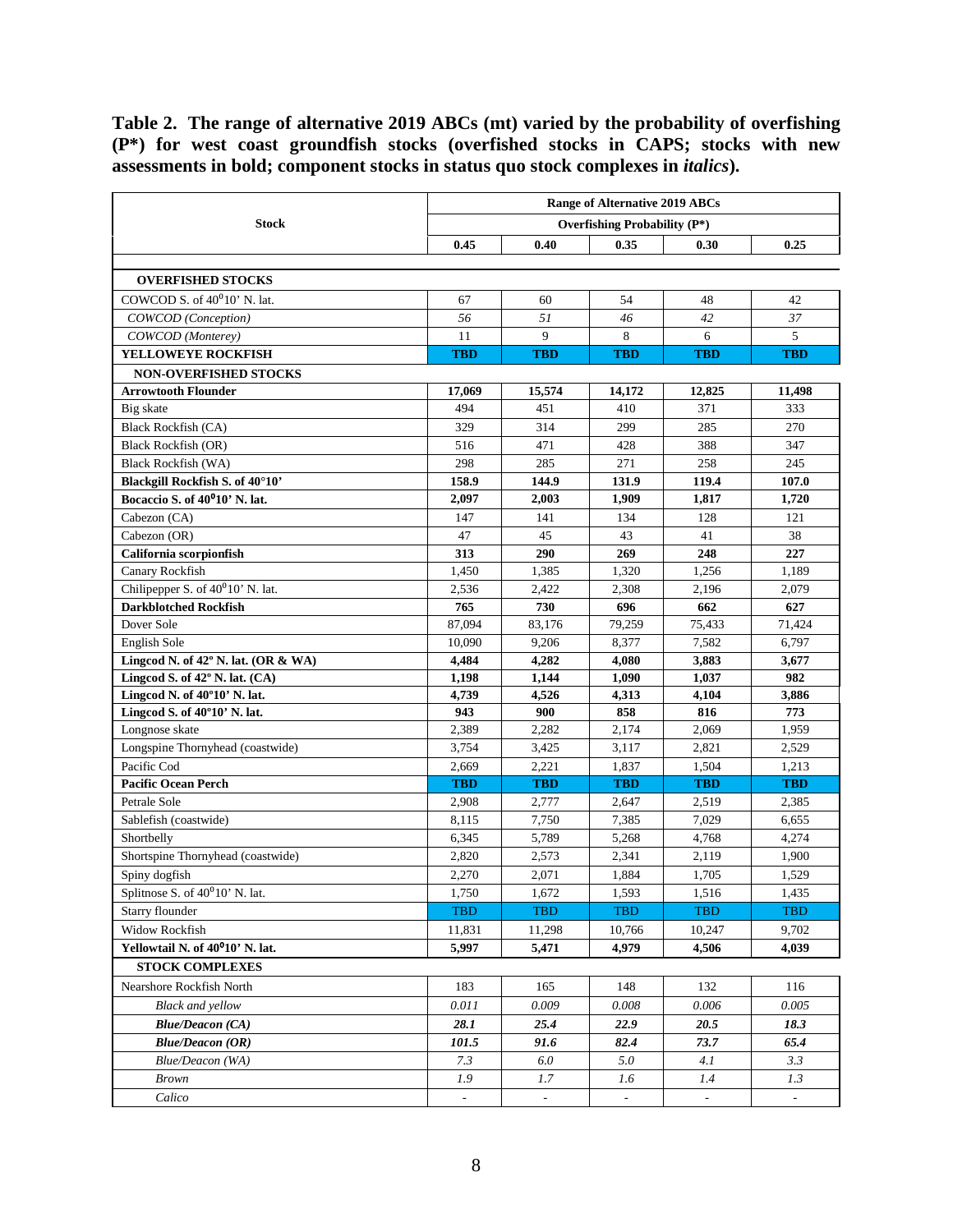|                                         | <b>Range of Alternative 2019 ABCs</b> |                          |                                     |                          |                          |  |  |  |
|-----------------------------------------|---------------------------------------|--------------------------|-------------------------------------|--------------------------|--------------------------|--|--|--|
| <b>Stock</b>                            |                                       |                          | <b>Overfishing Probability (P*)</b> |                          |                          |  |  |  |
|                                         | 0.45                                  | 0.40                     | 0.35                                | 0.30                     | 0.25                     |  |  |  |
|                                         |                                       |                          |                                     |                          |                          |  |  |  |
| China                                   | 26.1                                  | 23.8                     | 21.7                                | 19.6                     | 17.6                     |  |  |  |
| Copper                                  | 10.9                                  | 9.9                      | 9.0                                 | 8.2                      | 7.3                      |  |  |  |
| Gopher                                  | $\overline{\phantom{a}}$              | $\overline{\phantom{a}}$ | $\overline{\phantom{a}}$            | $\Box$                   | $\overline{\phantom{a}}$ |  |  |  |
| Grass                                   | 0.5                                   | 0.5                      | 0.4                                 | 0.3                      | 0.2                      |  |  |  |
| Kelp                                    | 0.008                                 | 0.006                    | 0.005                               | 0.004                    | 0.003                    |  |  |  |
| Olive                                   | 0.3                                   | 0.2                      | 0.2                                 | 0.1                      | 0.1                      |  |  |  |
| <b>Quillback</b>                        | 6.2                                   | 5.1                      | 4.2                                 | 3.5                      | 2.8                      |  |  |  |
| Treefish                                | 0.2                                   | 0.2                      | 0.1                                 | 0.1                      | 0.1                      |  |  |  |
| Shelf Rockfish North                    | 2,054                                 | 1,830                    | 1,628                               | 1,442                    | 1,268                    |  |  |  |
| <b>Bronzespotted</b>                    | $\overline{a}$                        | $\overline{\phantom{a}}$ |                                     | $\overline{\phantom{a}}$ |                          |  |  |  |
| <b>Bocaccio</b>                         | 236.9                                 | 197.1                    | 163.0                               | 133.5                    | 107.6                    |  |  |  |
| Chameleon                               | $\overline{\phantom{a}}$              | $\overline{\phantom{a}}$ |                                     | ÷                        | $\overline{\phantom{a}}$ |  |  |  |
| Chilipepper                             | 190.9                                 | 182.3                    | 173.7                               | 165.3                    | 156.5                    |  |  |  |
| Cowcod                                  | 0.3                                   | 0.3                      | 0.3                                 | 0.3                      | 0.3                      |  |  |  |
| Flag                                    | 0.06                                  | 0.05                     | 0.04                                | 0.03                     | 0.03                     |  |  |  |
| Freckled                                | $\overline{\phantom{a}}$              | $\overline{\phantom{a}}$ | $\overline{\phantom{a}}$            | $\overline{\phantom{a}}$ | $\overline{\phantom{a}}$ |  |  |  |
| Greenblotched                           | 1.1                                   | 0.9                      | 0.7                                 | 0.6                      | 0.5                      |  |  |  |
| Greenspotted 40°10' to 42° N. lat.      | 8.5                                   | 7.8                      | 7.1                                 | 6.4                      | 5.7                      |  |  |  |
| Greenspotted N. of 42 N. lat. (OR & WA) | 5.1                                   | 4.2                      | 3.5                                 | 2.9                      | 2.3                      |  |  |  |
| Greenstriped                            | 1,197.3                               | 1,092.4                  | 994.1                               | 899.6                    | 806.5                    |  |  |  |
| Halfbanded                              | $\overline{\phantom{a}}$              | $\frac{1}{2}$            | $\overline{\phantom{a}}$            | $\overline{\phantom{a}}$ | $\overline{\phantom{a}}$ |  |  |  |
| Harlequin                               | $\overline{\phantom{a}}$              | $\frac{1}{2}$            | $\overline{\phantom{a}}$            | $\overline{\phantom{a}}$ | $\overline{\phantom{a}}$ |  |  |  |
| Honeycomb                               | $\overline{\phantom{a}}$              | $\overline{\phantom{a}}$ | $\overline{\phantom{a}}$            | $\overline{\phantom{a}}$ | $\overline{\phantom{a}}$ |  |  |  |
| Mexican                                 | $\overline{\phantom{a}}$              | $\overline{a}$           | $\overline{\phantom{a}}$            | $\overline{\phantom{a}}$ | $\overline{\phantom{a}}$ |  |  |  |
| Pink                                    | 0.003                                 | 0.003                    | 0.002                               | 0.002                    | 0.001                    |  |  |  |
| Pinkrose                                | $\overline{\phantom{a}}$              | $\overline{\phantom{a}}$ | $\overline{\phantom{a}}$            | $\overline{\phantom{a}}$ | $\overline{\phantom{a}}$ |  |  |  |
| <b>Puget Sound</b>                      | $\overline{\phantom{a}}$              | $\overline{\phantom{a}}$ | $\overline{\phantom{a}}$            | $\overline{\phantom{a}}$ | $\overline{\phantom{a}}$ |  |  |  |
| Pygmy                                   | $\overline{\phantom{a}}$              | $\overline{a}$           | $\frac{1}{2}$                       | $\overline{a}$           | $\overline{a}$           |  |  |  |
| Redstripe                               | 225.1                                 | 187.3                    | 154.9                               | 126.9                    | 102.3                    |  |  |  |
| Rosethorn                               | 10.8                                  | 9.0                      | 7.4                                 | 6.1                      | 4.9                      |  |  |  |
| Rosy                                    | 2.5                                   | 2.1                      | 1.7                                 | 1.4                      | 1.1                      |  |  |  |
| Silvergray                              | 133.0                                 | 110.6                    | 91.5                                | 74.9                     | 60.4                     |  |  |  |
| Speckled                                | 0.14                                  | 0.12                     | 0.10                                | 0.08                     | 0.06                     |  |  |  |
| Squarespot                              | 0.14                                  | 0.12                     | 0.10                                | 0.08                     | 0.07                     |  |  |  |
| Starry                                  | 0.003                                 | 0.003                    | 0.002                               | 0.002                    | 0.001                    |  |  |  |
| Stripetail                              | 33.7                                  | $28.0\,$                 | 23.2                                | 19.0                     | 15.3                     |  |  |  |
| Swordspine                              | $0.00008\,$                           | 0.00007                  | 0.00006                             | 0.00005                  | 0.00004                  |  |  |  |
| <b>Tiger</b>                            | 0.8                                   | 0.7                      | 0.6                                 | 0.5                      | 0.4                      |  |  |  |
| Vermilion                               | $8.1\,$                               | 6.7                      | 5.6                                 | 4.6                      | 3.7                      |  |  |  |
| Slope Rockfish North                    | 1,746                                 | 1,616                    | 1,495                               | 1,382                    | 1,270                    |  |  |  |
| Aurora                                  | 16.7                                  | 15.9                     | 15.0                                | 14.3                     | 13.5                     |  |  |  |
| Bank                                    | 14.4                                  | 12.0                     | 9.9                                 | $8.1\,$                  | 6.5                      |  |  |  |
| Blackgill                               | 3.9                                   | 3.3                      | 2.7                                 | 2.2                      | $1.8\,$                  |  |  |  |
| Redbanded                               | 37.7                                  | 31.4                     | 26.0                                | 21.3                     | 17.2                     |  |  |  |
| Rougheye/Blackspotted                   | 199                                   | $181\,$                  | 165                                 | 149                      | 134                      |  |  |  |
| Sharpchin                               | 322.1                                 | 293.9                    | 267.4                               | 242.0                    | 217.0                    |  |  |  |
| Shortraker                              | 15.6                                  | 13.0                     | 10.7                                | $8.8\,$                  | 7.1                      |  |  |  |
| Splitnose                               | 976.1                                 | 932.2                    | 888.3                               | 845.4                    | 800.5                    |  |  |  |
| Yellowmouth                             | 160.5                                 | 133.6                    | 110.5                               | 90.4                     | 72.9                     |  |  |  |
| Nearshore Rockfish South                | 1,145                                 | 1,009                    | 887                                 | 776                      | 673                      |  |  |  |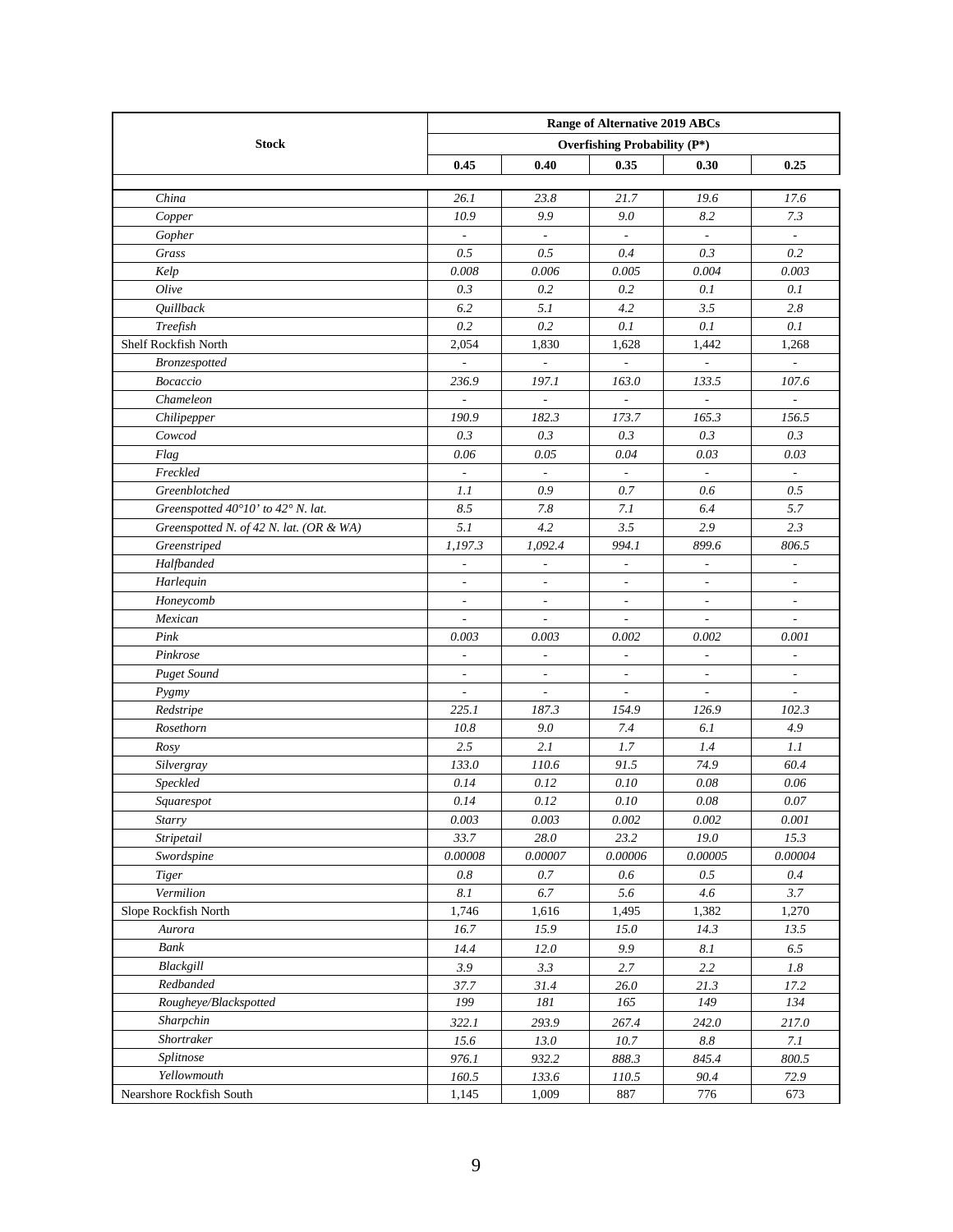|                                   | <b>Range of Alternative 2019 ABCs</b> |                          |                          |                          |                             |  |  |  |
|-----------------------------------|---------------------------------------|--------------------------|--------------------------|--------------------------|-----------------------------|--|--|--|
| <b>Stock</b>                      | <b>Overfishing Probability (P*)</b>   |                          |                          |                          |                             |  |  |  |
|                                   | 0.45                                  | 0.40                     | 0.35                     | 0.30                     | 0.25                        |  |  |  |
|                                   |                                       |                          |                          |                          |                             |  |  |  |
| <b>Shallow Nearshore Species</b>  | NA                                    | NA                       | NA                       | NA                       | NA                          |  |  |  |
| <b>Black and yellow</b>           | 23.0                                  | 19.1                     | 15.8                     | 12.9                     | 10.4                        |  |  |  |
| China                             | 13.1                                  | 11.9                     | 10.9                     | 9.8                      | 8.8                         |  |  |  |
| Gopher (N of Pt. Conception)      | 84.2                                  | 70.1                     | 58.0                     | 47.5                     | 38.3                        |  |  |  |
| Gopher (S of Pt. Conception)      | 21.4                                  | 17.8                     | 14.7                     | 12.0                     | 9.7                         |  |  |  |
| Grass                             | 49.7                                  | 41.4                     | 34.2                     | 28.0                     | 22.6                        |  |  |  |
| Kelp                              | 23.1                                  | 19.2                     | 15.9                     | 13.0                     | 10.5                        |  |  |  |
| Deeper Nearshore Species          | NA                                    | NA                       | ΝA                       | NA                       | NA                          |  |  |  |
| Blue/Deacon (N. of 34°27' N lat.) | 252.6                                 | 228.6                    | 206.3                    | 184.9                    | 164.5                       |  |  |  |
| Blue/Deacon (S. of 34°27' N lat.) | 18.2                                  | 15.1                     | 12.5                     | 10.2                     | 8.3                         |  |  |  |
| <b>Brown</b>                      | 162.4                                 | 148.2                    | 134.9                    | 122.1                    | 109.4                       |  |  |  |
| Calico                            | $\overline{\phantom{a}}$              | $\frac{1}{2}$            |                          | $\overline{\phantom{a}}$ | $\overline{\phantom{a}}$    |  |  |  |
| Copper                            | 294.1                                 | 268.3                    | 244.1                    | 221.0                    | 198.1                       |  |  |  |
| Olive                             | 187.4                                 | 155.9                    | 128.9                    | 105.6                    | 85.1                        |  |  |  |
| Quillback                         | 4.5                                   | 3.7                      | 3.1                      | 2.5                      | 2.0                         |  |  |  |
| Treefish                          | 11.0                                  | 9.2                      | 7.6                      | 6.2                      | 5.0                         |  |  |  |
| Shelf Rockfish South              | 1,625                                 | 1,376                    | 1,160                    | 971                      | 802                         |  |  |  |
| <b>Bronzespotted</b>              | 3.0                                   | 2.5                      | 2.1                      | 1.7                      | 1.4                         |  |  |  |
| Chameleon                         |                                       |                          |                          | $\overline{\phantom{a}}$ |                             |  |  |  |
| Flag                              | 19.5                                  | 16.3                     | 13.4                     | 11.0                     | 8.9                         |  |  |  |
| Freckled                          |                                       |                          |                          |                          |                             |  |  |  |
| Greenblotched                     | 19.3                                  | 16.1                     | 13.3                     | 10.9                     | 8.8                         |  |  |  |
| Greenspotted                      | 71.5                                  | 65.2                     | 59.3                     | 53.7                     | 48.2                        |  |  |  |
| Greenstriped                      | 219.6                                 | 200.4                    | 182.3                    | 165.0                    | 147.9                       |  |  |  |
| Halfbanded                        | $\overline{\phantom{a}}$              | $\overline{\phantom{a}}$ | $\overline{\phantom{a}}$ | $\overline{\phantom{a}}$ | $\overline{\phantom{a}}$    |  |  |  |
| Harlequin                         | $\overline{\phantom{a}}$              | $\overline{\phantom{a}}$ | $\overline{\phantom{a}}$ | ÷,                       | $\overline{\phantom{a}}$    |  |  |  |
| Honeycomb                         | 8.2                                   | 6.8                      | 5.7                      | 4.6                      | 3.7                         |  |  |  |
| Mexican                           | 4.2                                   | 3.5                      | 2.9                      | 2.4                      | 1.9                         |  |  |  |
| Pink                              | 2.1                                   | 1.8                      | 1.5                      | 1.2                      | 1.0                         |  |  |  |
| Pinkrose                          | $\overline{\phantom{a}}$              | $\overline{\phantom{a}}$ | $\overline{\phantom{a}}$ | $\overline{\phantom{a}}$ | $\overline{\phantom{a}}$    |  |  |  |
| Pygmy                             | $\overline{\phantom{a}}$              | $\overline{\phantom{a}}$ | $\overline{\phantom{a}}$ | $\overline{\phantom{a}}$ | $\overline{\phantom{a}}$    |  |  |  |
| Redstripe                         | 0.4                                   | 0.3                      | 0.3                      | 0.2                      | 0.2                         |  |  |  |
| Rosethorn                         | 1.8                                   | 1.5                      | 1.2                      | 1.0                      | 0.8                         |  |  |  |
| Rosy                              | 37.1                                  | 30.9                     | 25.5                     | 20.9                     | 16.9                        |  |  |  |
| Silvergray                        | $0.4\,$                               | 0.4                      | 0.3                      | 0.3                      | $0.2\,$                     |  |  |  |
| Speckled                          | 32.8                                  | 27.3                     | 22.6                     | 18.5                     | 14.9                        |  |  |  |
| Squarespot                        | 9.2                                   | 7.7                      | 6.4                      | 5.2                      | 4.2                         |  |  |  |
| Starry                            | 52.2                                  | 43.4                     | 35.9                     | 29.4                     | 23.7                        |  |  |  |
| Stripetail                        | 19.7                                  | 16.4                     | 13.6                     | 11.1                     | 9.0                         |  |  |  |
| Swordspine                        | $11.9\,$                              | 9.9                      | $8.2\,$                  | 6.7                      | 5.4                         |  |  |  |
| <b>Tiger</b>                      | $0.03\,$                              | 0.03                     | $0.02\,$                 | $0.02\,$                 | $0.02\,$                    |  |  |  |
| Vermilion                         | 224.6                                 | 186.9                    | 154.6                    | 126.6                    | 102.1                       |  |  |  |
| Yellowtail                        | 887.7                                 | 738.7                    | 611.0                    | 500.3                    | 403.4                       |  |  |  |
| Slope Rockfish South              | 585                                   | 502                      | 430                      | 366                      | 309                         |  |  |  |
| Aurora                            | 71.0                                  | 67.6                     | 64.1                     | 60.8                     | 57.4                        |  |  |  |
| Bank                              | 419.7                                 | 349.2                    | 288.8                    | 236.5                    | 190.7                       |  |  |  |
| Pacific ocean perch               | $\mathcal{L}^{\mathcal{A}}$           | $\mathbb{Z}$             | ä,                       | ÷.                       | $\mathcal{L}^{\mathcal{A}}$ |  |  |  |
| Redbanded                         | 8.7                                   | $7.2\,$                  | 6.0                      | 4.9                      | 3.9                         |  |  |  |
| Rougheye/Blackspotted             | 4.1                                   | 3.7                      | 3.4                      | $3.0\,$                  | 2.7                         |  |  |  |
| Sharpchin                         | 80.5                                  | 73.5                     | 66.9                     | 60.5                     | 54.2                        |  |  |  |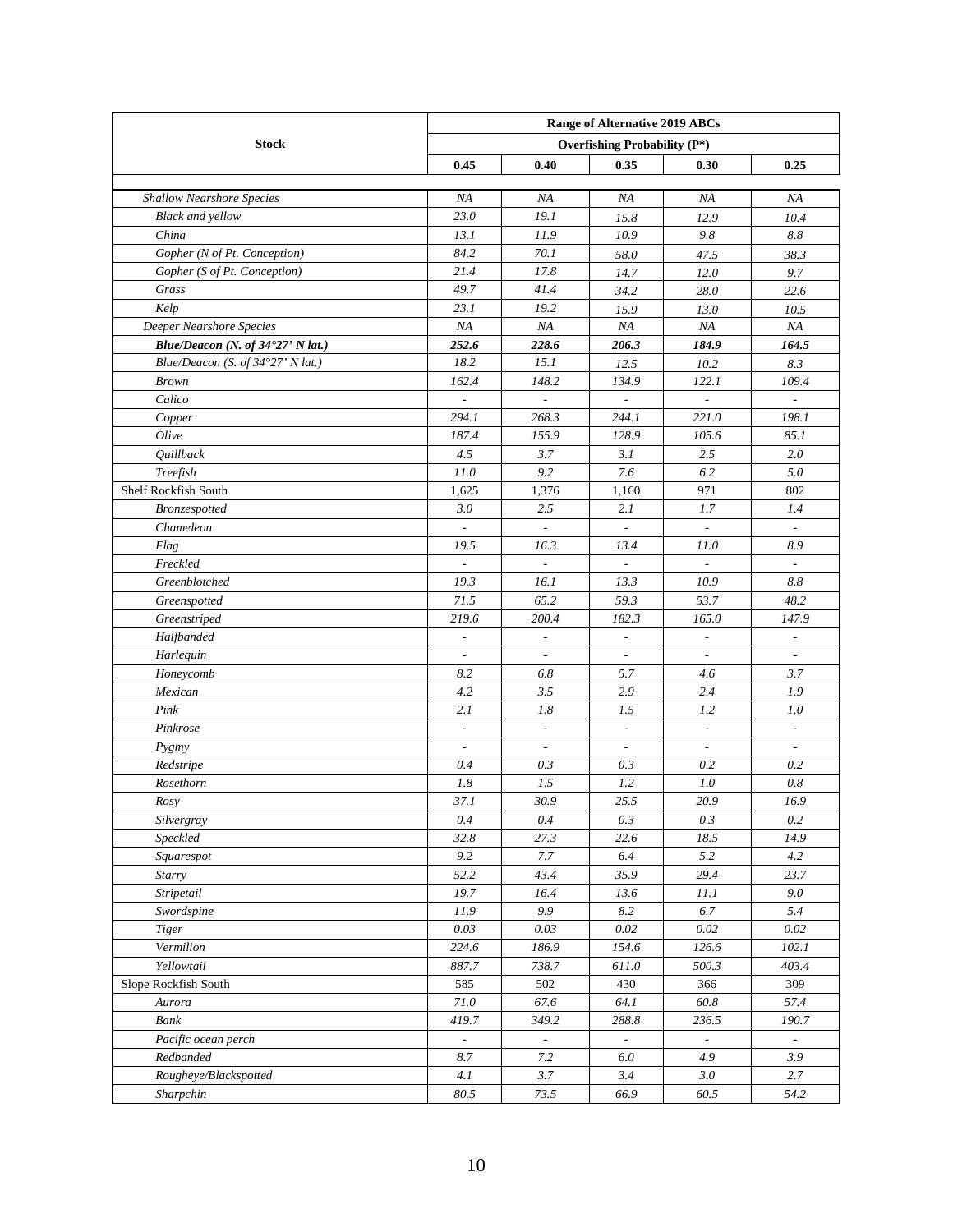|                       | <b>Range of Alternative 2019 ABCs</b><br><b>Overfishing Probability (P*)</b> |            |            |            |            |  |  |  |
|-----------------------|------------------------------------------------------------------------------|------------|------------|------------|------------|--|--|--|
| <b>Stock</b>          |                                                                              |            |            |            |            |  |  |  |
|                       | 0.45                                                                         | 0.40       | 0.35       | 0.30       | 0.25       |  |  |  |
|                       |                                                                              |            |            |            |            |  |  |  |
| <b>Shortraker</b>     | 0.09                                                                         | 0.07       | 0.06       | 0.05       | 0.04       |  |  |  |
| Yellowmouth           | 0.7                                                                          | 0.6        | 0.5        | 0.4        | 0.3        |  |  |  |
| Other Flatfish        | 7,539                                                                        | 6,498      | 5,586      | 4,774      | 4,039      |  |  |  |
| <b>Butter</b> sole    | 3.9                                                                          | 3.2        | 2.7        | 2.2        | 1.8        |  |  |  |
| Curlfin sole          | 6.9                                                                          | 5.7        | 4.7        | 3.9        | 3.1        |  |  |  |
| Flathead sole         | 29.2                                                                         | 24.3       | 20.1       | 16.5       | 13.3       |  |  |  |
| Pacific sanddab       | 4,004.0                                                                      | 3,331.9    | 2,755.8    | 2,256.5    | 1,819.6    |  |  |  |
| Rex sole              | 2,794.6                                                                      | 2,549.8    | 2,320.2    | 2,099.8    | 1,882.5    |  |  |  |
| Rock sole             | 55.6                                                                         | 46.3       | 38.3       | 31.3       | 25.3       |  |  |  |
| Sand sole             | 644.8                                                                        | 536.6      | 443.8      | 363.4      | 293.0      |  |  |  |
| Other Fish            | <b>TBD</b>                                                                   | <b>TBD</b> | <b>TRD</b> | <b>TRD</b> | <b>TBD</b> |  |  |  |
| Cabezon (WA)          | <b>TBD</b>                                                                   | <b>TBD</b> | <b>TBD</b> | <b>TRD</b> | <b>TBD</b> |  |  |  |
| Kelp greenling $(CA)$ | 99.2                                                                         | 82.5       | 68.2       | 55.9       | 45.1       |  |  |  |
| Kelp greenling $(OR)$ | 171.1                                                                        | 161.7      | 152.7      | 143.6      | 134.4      |  |  |  |
| Kelp greenling (WA)   | 5.9                                                                          | 4.9        | 4.1        | 3.3        | 2.7        |  |  |  |
| Leopard shark         | 139.4                                                                        | 116.0      | 95.9       | 78.5       | 63.3       |  |  |  |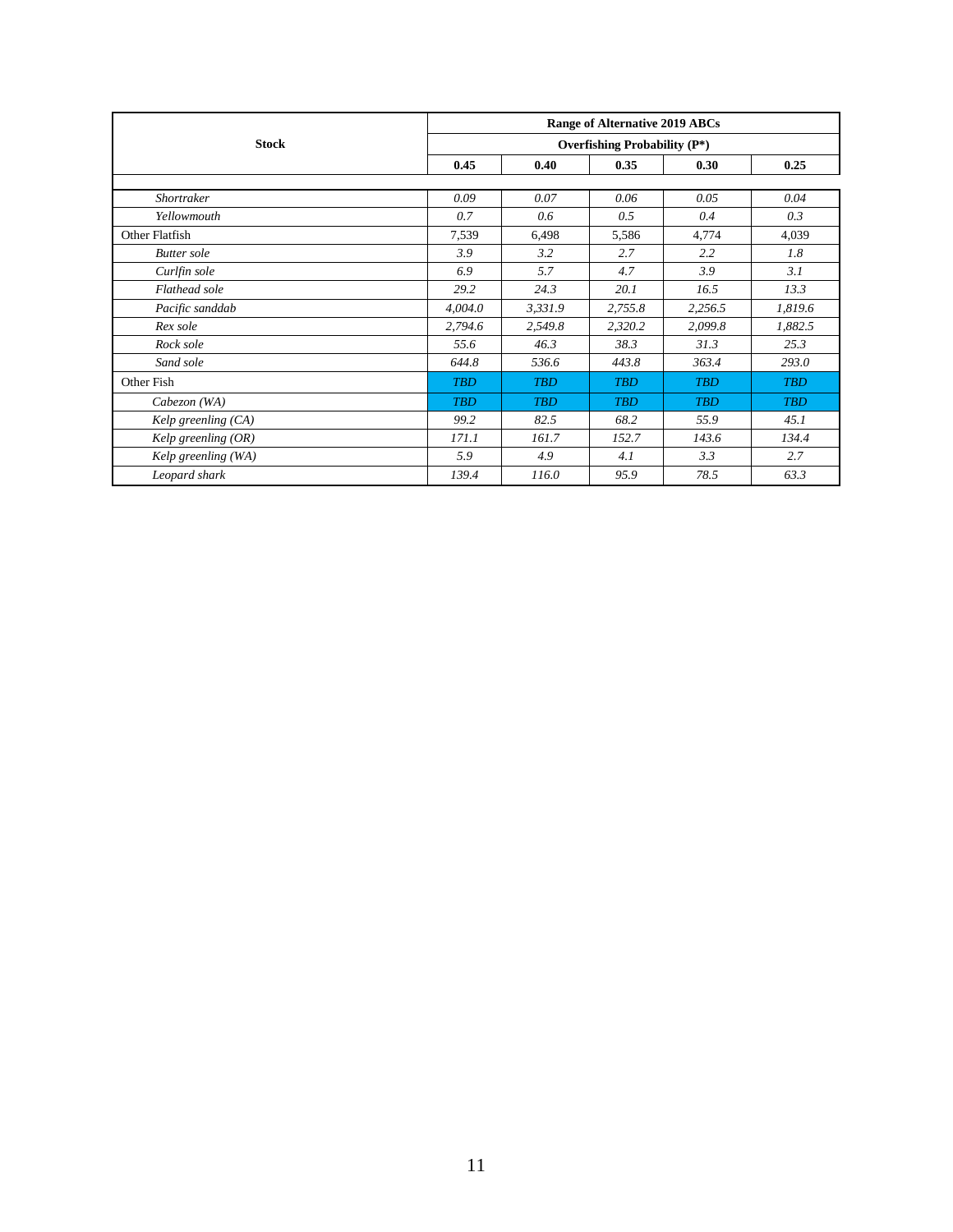<span id="page-11-0"></span>**Table 3. The range of alternative 2020 ABCs (mt) varied by the probability of overfishing (P\*) for west coast groundfish stocks (overfished stocks in CAPS; stocks with new assessments in bold; component stocks in status quo stock complexes in** *italics***).**

|                                                 | <b>Range of Alternative 2020 ABCs</b> |                |                                 |                |            |  |  |  |
|-------------------------------------------------|---------------------------------------|----------------|---------------------------------|----------------|------------|--|--|--|
| <b>Stock</b>                                    |                                       |                | Overfishing Probability $(P^*)$ |                |            |  |  |  |
|                                                 | 0.45                                  | 0.40           | 0.35                            | 0.30           | 0.25       |  |  |  |
|                                                 |                                       |                |                                 |                |            |  |  |  |
| <b>OVERFISHED STOCKS</b>                        |                                       |                |                                 |                |            |  |  |  |
| COWCOD S. of 40 <sup>0</sup> 10' N. lat.        | 68                                    | 61             | 55                              | 49             | 43         |  |  |  |
| COWCOD (Conception)                             | 57                                    | 52             | 47                              | 43             | 38         |  |  |  |
| COWCOD (Monterey)                               | 11                                    | 9              | 8                               | 6              | 5          |  |  |  |
| <b>YELLOWEYE ROCKFISH</b>                       | <b>TBD</b>                            | <b>TBD</b>     | <b>TBD</b>                      | <b>TBD</b>     | <b>TBD</b> |  |  |  |
| <b>NON-OVERFISHED STOCKS</b>                    |                                       |                |                                 |                |            |  |  |  |
| <b>Arrowtooth Flounder</b>                      | 13,974                                | 12.750         | 11,602                          | 10,500         | 9,413      |  |  |  |
| Big skate                                       | 494                                   | 451            | 410                             | 371            | 333        |  |  |  |
| Black Rockfish (CA)                             | 326                                   | 311            | 297                             | 282            | 267        |  |  |  |
| <b>Black Rockfish (OR)</b>                      | 512                                   | 467            | 425                             | 385            | 345        |  |  |  |
| <b>Black Rockfish (WA)</b>                      | 297                                   | 284            | 271                             | 258            | 244        |  |  |  |
| Blackgill Rockfish S. of 40°10'                 | 158.9                                 | 144.9          | 131.9                           | 119.4          | 107.0      |  |  |  |
| Bocaccio S. of 40 <sup>0</sup> 10' N. lat.      | 2,032                                 | 1,940          | 1,849                           | 1,760          | 1,666      |  |  |  |
| Cabezon (CA)                                    | 146                                   | 140            | 133                             | 127            | 120        |  |  |  |
| Cabezon (OR)                                    | 47                                    | 45             | 43                              | 41             | 38         |  |  |  |
| California scorpionfish                         | 307                                   | 286            | 264                             | 244            | 223        |  |  |  |
| Canary Rockfish                                 | 1,368                                 | 1,307          | 1,245                           | 1,185          | 1,122      |  |  |  |
| Chilipepper S. of 40 <sup>0</sup> 10' N. lat.   | 2,410                                 | 2,302          | 2,193                           | 2,088          | 1,977      |  |  |  |
| <b>Darkblotched Rockfish</b>                    | 815                                   | 779            | 742                             | 706            | 669        |  |  |  |
| Dover Sole                                      | 87,998                                | 84,040         | 80,082                          | 76,216         | 72,166     |  |  |  |
| English Sole                                    | 10,135                                | 9.247          | 8,415                           | 7,615          | 6,827      |  |  |  |
| Lingcod N. of 42° N. lat. (OR & WA)             | 4,262                                 | 4,071          | 3,879                           | 3,692          | 3,496      |  |  |  |
| Lingcod S. of 42° N. lat. (CA)                  | <b>TBD</b>                            | <b>TBD</b>     | <b>TBD</b>                      | <b>TBD</b>     | <b>TBD</b> |  |  |  |
| Lingcod N. of 40°10' N. lat.                    | <b>TBD</b>                            | <b>TBD</b>     | <b>TBD</b>                      | <b>TBD</b>     | <b>TBD</b> |  |  |  |
| Lingcod S. of 40°10' N. lat.                    | <b>TBD</b>                            | <b>TBD</b>     | <b>TBD</b>                      | <b>TBD</b>     | <b>TBD</b> |  |  |  |
| Longnose skate                                  | 2,365                                 | 2,259          | 2,152                           | 2,048          | 1,940      |  |  |  |
| Longspine Thornyhead (coastwide)                | 3,562                                 | 3,250          | 2,957                           | 2,676          | 2,399      |  |  |  |
| Pacific Cod                                     | 2,669                                 | 2,221          | 1,837                           | 1,504          | 1,213      |  |  |  |
| <b>Pacific Ocean Perch</b><br>Petrale Sole      | <b>TBD</b>                            | <b>TBD</b>     | <b>TBD</b>                      | <b>TBD</b>     | <b>TBD</b> |  |  |  |
|                                                 | 2,845                                 | 2,717          | 2,589                           | 2,464          | 2,333      |  |  |  |
| Sablefish (coastwide)                           | 8,267                                 | 7,896          | 7,524                           | 7,161          | 6,780      |  |  |  |
| Shortbelly                                      | 6,345                                 | 5,789          | 5,268                           | 4,768          | 4,274      |  |  |  |
| Shortspine Thornyhead (coastwide)               | 2,797                                 | 2,551          | 2,322                           | 2,101          | 1,884      |  |  |  |
| Spiny dogfish<br>Splitnose S. of 40°10' N. lat. | 2,257<br>1,731                        | 2,059<br>1,653 | 1,874<br>1,575                  | 1,696<br>1,499 | 1,520      |  |  |  |
|                                                 |                                       |                |                                 |                | 1,419      |  |  |  |
| Starry flounder                                 | <b>TBD</b>                            | <b>TBD</b>     | <b>TBD</b>                      | TBD            | TBD        |  |  |  |
| Widow Rockfish                                  | 11,199                                | 10,695         | 10,191                          | 9,699          | 9,184      |  |  |  |
| Yellowtail N. of 40 <sup>0</sup> 10' N. lat.    | 5,716                                 | 5,215          | 4,746                           | 4,295          | 3,851      |  |  |  |
| <b>STOCK COMPLEXES</b>                          |                                       |                |                                 |                |            |  |  |  |
| Nearshore Rockfish North                        | 180                                   | 162            | 146                             | 130            | 115        |  |  |  |
| <b>Black and yellow</b>                         | 0.011                                 | 0.009          | 0.008                           | 0.006          | 0.005      |  |  |  |
| <b>Blue/Deacon (CA)</b>                         | 29.3                                  | 26.6           | 24.0                            | 21.5           | 19.1       |  |  |  |
| <b>Blue/Deacon (OR)</b>                         | 98.4                                  | 88.8           | 79.9                            | 71.4           | 63.3       |  |  |  |
| Blue/Deacon (WA)                                | 7.0                                   | 5.8            | 4.8                             | 3.9            | 3.2        |  |  |  |
| <b>Brown</b>                                    | 1.9                                   | 1.8            | 1.6                             | 1.5            | 1.3        |  |  |  |
| Calico                                          |                                       |                |                                 |                |            |  |  |  |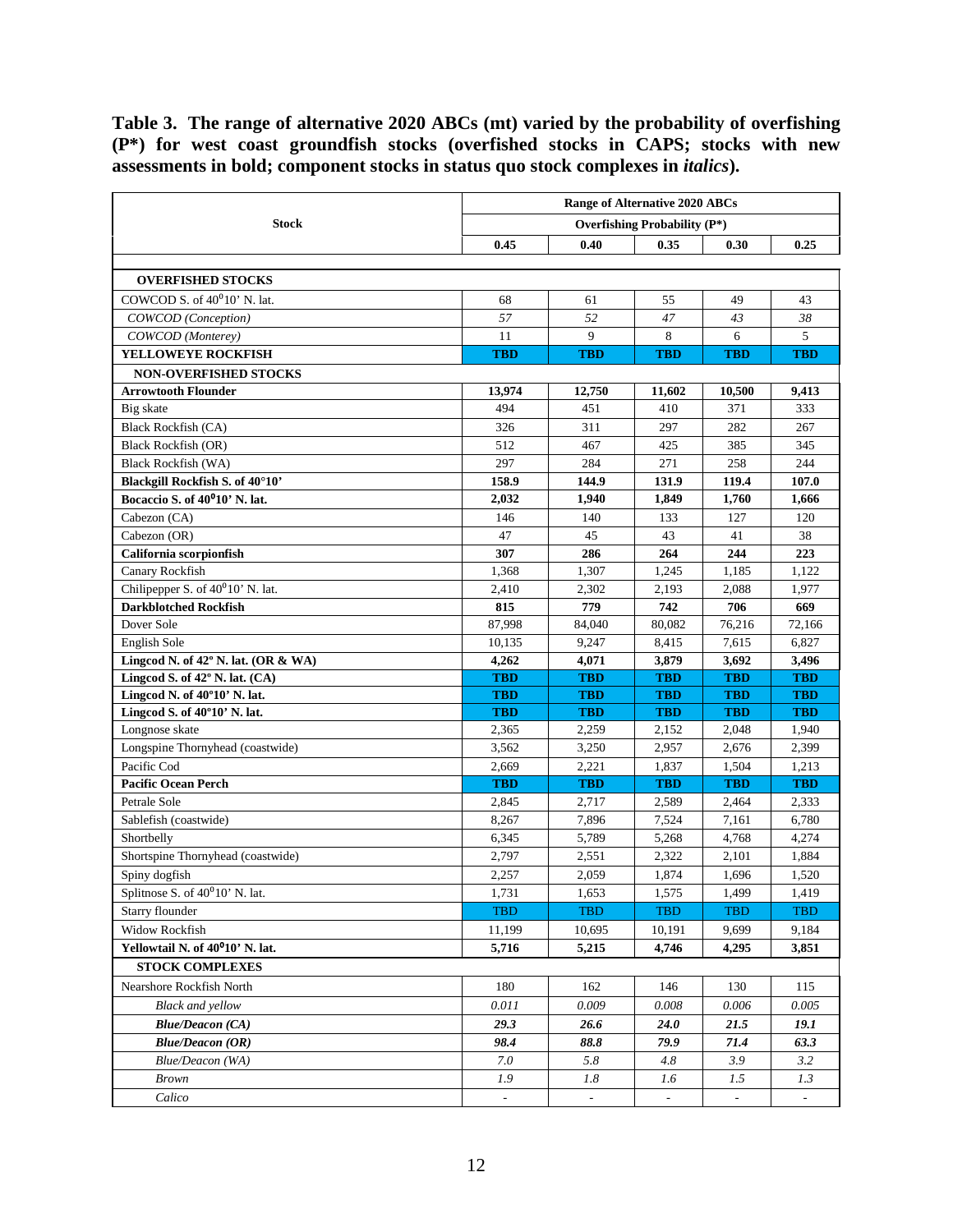|                                         | <b>Range of Alternative 2020 ABCs</b> |                          |                                     |                          |                          |  |  |  |
|-----------------------------------------|---------------------------------------|--------------------------|-------------------------------------|--------------------------|--------------------------|--|--|--|
| <b>Stock</b>                            |                                       |                          | <b>Overfishing Probability (P*)</b> |                          |                          |  |  |  |
|                                         | 0.45                                  | 0.40                     | 0.35                                | 0.30                     | 0.25                     |  |  |  |
|                                         |                                       |                          |                                     |                          |                          |  |  |  |
| China                                   | 25.5                                  | 23.2                     | 21.1                                | 19.1                     | 17.2                     |  |  |  |
| Copper                                  | 11.2                                  | 10.2                     | 9.3                                 | 8.4                      | 7.5                      |  |  |  |
| Gopher                                  | $\overline{\phantom{a}}$              | $\overline{\phantom{a}}$ | $\overline{\phantom{a}}$            | $\overline{\phantom{a}}$ | $\overline{\phantom{a}}$ |  |  |  |
| Grass                                   | 0.5                                   | 0.5                      | 0.4                                 | 0.3                      | 0.2                      |  |  |  |
| Kelp                                    | 0.008                                 | 0.006                    | 0.005                               | 0.004                    | 0.003                    |  |  |  |
| Olive                                   | 0.26                                  | 0.22                     | 0.18                                | 0.15                     | 0.12                     |  |  |  |
| <b>Quillback</b>                        | 6.2                                   | 5.1                      | 4.2                                 | 3.5                      | 2.8                      |  |  |  |
| Treefish                                | $0.18\,$                              | 0.15                     | 0.12                                | $0.10\,$                 | 0.08                     |  |  |  |
| Shelf Rockfish North                    | 2,048                                 | 1,824                    | 1,622                               | 1,436                    | 1,262                    |  |  |  |
| <b>Bronzespotted</b>                    |                                       |                          | ÷                                   | ÷.                       |                          |  |  |  |
| Bocaccio                                | 236.9                                 | 197.1                    | 163.0                               | 133.5                    | 107.6                    |  |  |  |
| Chameleon                               | $\overline{a}$                        | $\sim$                   | $\overline{\phantom{a}}$            | $\overline{a}$           |                          |  |  |  |
| Chilipepper                             | 181.4                                 | 173.3                    | 165.1                               | 157.1                    | 148.8                    |  |  |  |
| Cowcod                                  | 0.3                                   | 0.3                      | 0.3                                 | 0.3                      | 0.3                      |  |  |  |
| Flag                                    | 0.06                                  | 0.05                     | 0.04                                | 0.03                     | 0.03                     |  |  |  |
| Freckled                                |                                       |                          |                                     |                          |                          |  |  |  |
| Greenblotched                           | 1.1                                   | 0.9                      | 0.7                                 | 0.6                      | 0.5                      |  |  |  |
| Greenspotted 40°10' to 42° N. lat.      | 8.5                                   | 7.7                      | 7.0                                 | 6.4                      | 5.7                      |  |  |  |
| Greenspotted N. of 42 N. lat. (OR & WA) | 5.1                                   | 4.2                      | 3.5                                 | 2.9                      | 2.3                      |  |  |  |
| Greenstriped                            | 1,200.4                               | 1,095.2                  | 996.6                               | 902.0                    | 808.6                    |  |  |  |
| Halfbanded                              | $\frac{1}{2}$                         | $\overline{\phantom{a}}$ | $\overline{\phantom{a}}$            | $\overline{a}$           | $\overline{a}$           |  |  |  |
| Harlequin                               | $\overline{\phantom{a}}$              | $\overline{\phantom{a}}$ | $\overline{\phantom{a}}$            | $\overline{\phantom{a}}$ | $\overline{\phantom{a}}$ |  |  |  |
| Honeycomb                               | $\overline{\phantom{a}}$              | $\overline{\phantom{a}}$ | $\overline{\phantom{a}}$            | $\overline{\phantom{a}}$ | $\overline{\phantom{a}}$ |  |  |  |
| Mexican                                 | $\sim$                                | $\overline{\phantom{a}}$ | $\overline{\phantom{a}}$            | $\overline{a}$           | $\overline{\phantom{a}}$ |  |  |  |
| Pink                                    | 0.003                                 | 0.003                    | 0.002                               | 0.002                    | 0.001                    |  |  |  |
| Pinkrose                                | $\overline{\phantom{a}}$              | $\overline{\phantom{a}}$ | $\overline{\phantom{a}}$            | $\overline{\phantom{a}}$ | $\overline{\phantom{a}}$ |  |  |  |
| <b>Puget Sound</b>                      | $\overline{\phantom{a}}$              | $\overline{\phantom{a}}$ | $\overline{\phantom{a}}$            | $\frac{1}{2}$            | $\frac{1}{2}$            |  |  |  |
| Pygmy                                   | $\overline{\phantom{a}}$              | $\overline{\phantom{a}}$ | $\overline{\phantom{a}}$            | $\overline{\phantom{a}}$ | $\overline{\phantom{a}}$ |  |  |  |
| Redstripe                               | 225.1                                 | 187.3                    | 154.9                               | 126.9                    | 102.3                    |  |  |  |
| Rosethorn                               | 10.8                                  | 9.0                      | 7.4                                 | 6.1                      | 4.9                      |  |  |  |
| Rosy                                    | 2.5                                   | 2.1                      | 1.7                                 | 1.4                      | 1.1                      |  |  |  |
| Silvergray                              | 133.0                                 | 110.6                    | 91.5                                | 74.9                     | 60.4                     |  |  |  |
| Speckled                                | 0.14                                  | 0.12                     | 0.10                                | 0.08                     | 0.06                     |  |  |  |
| Squarespot                              | 0.14                                  | 0.12                     | 0.10                                | 0.08                     | $0.07\,$                 |  |  |  |
| Starry                                  | 0.003                                 | 0.003                    | 0.002                               | 0.002                    | 0.001                    |  |  |  |
| Stripetail                              | 33.7                                  | $28.0\,$                 | 23.2                                | 19.0                     | 15.3                     |  |  |  |
| Swordspine                              | 0.00008                               | 0.00007                  | 0.00006                             | 0.00005                  | 0.00004                  |  |  |  |
| Tiger                                   | 0.8                                   | 0.7                      | 0.6                                 | 0.5                      | 0.4                      |  |  |  |
| Vermilion                               | 8.1                                   | 6.7                      | 5.6                                 | 4.6                      | 3.7                      |  |  |  |
| Slope Rockfish North                    | 1,732                                 | 1,603                    | 1,483                               | 1,370                    | 1,259                    |  |  |  |
| Aurora                                  | 16.7                                  | 15.8                     | $15.0$                              | 14.3                     | 13.5                     |  |  |  |
| Bank                                    | 14.4                                  | 12.0                     | 9.9                                 | 8.1                      | 6.5                      |  |  |  |
| Blackgill                               | 3.9                                   | 3.3                      | 2.7                                 | 2.2                      | $1.8\,$                  |  |  |  |
| Redbanded                               | 37.7                                  | 31.4                     | 26.0                                | 21.3                     | 17.2                     |  |  |  |
| Rougheye/Blackspotted                   | 200                                   | 183                      | 166                                 | 151                      | 135                      |  |  |  |
| Sharpchin                               | 317.7                                 | 289.9                    | 263.8                               | 238.7                    | 214.0                    |  |  |  |
| Shortraker                              | 15.6                                  | 13.0                     | 10.7                                | 8.8                      | 7.1                      |  |  |  |
| Splitnose                               | 965.1                                 | 921.7                    | 878.3                               | 835.9                    | 791.5                    |  |  |  |
| Yellowmouth                             | 160.5                                 | 133.6                    | 110.5                               | 90.4                     | 72.9                     |  |  |  |
| Nearshore Rockfish South                | 1,165                                 | 1,027                    | 904                                 | 791                      | 686                      |  |  |  |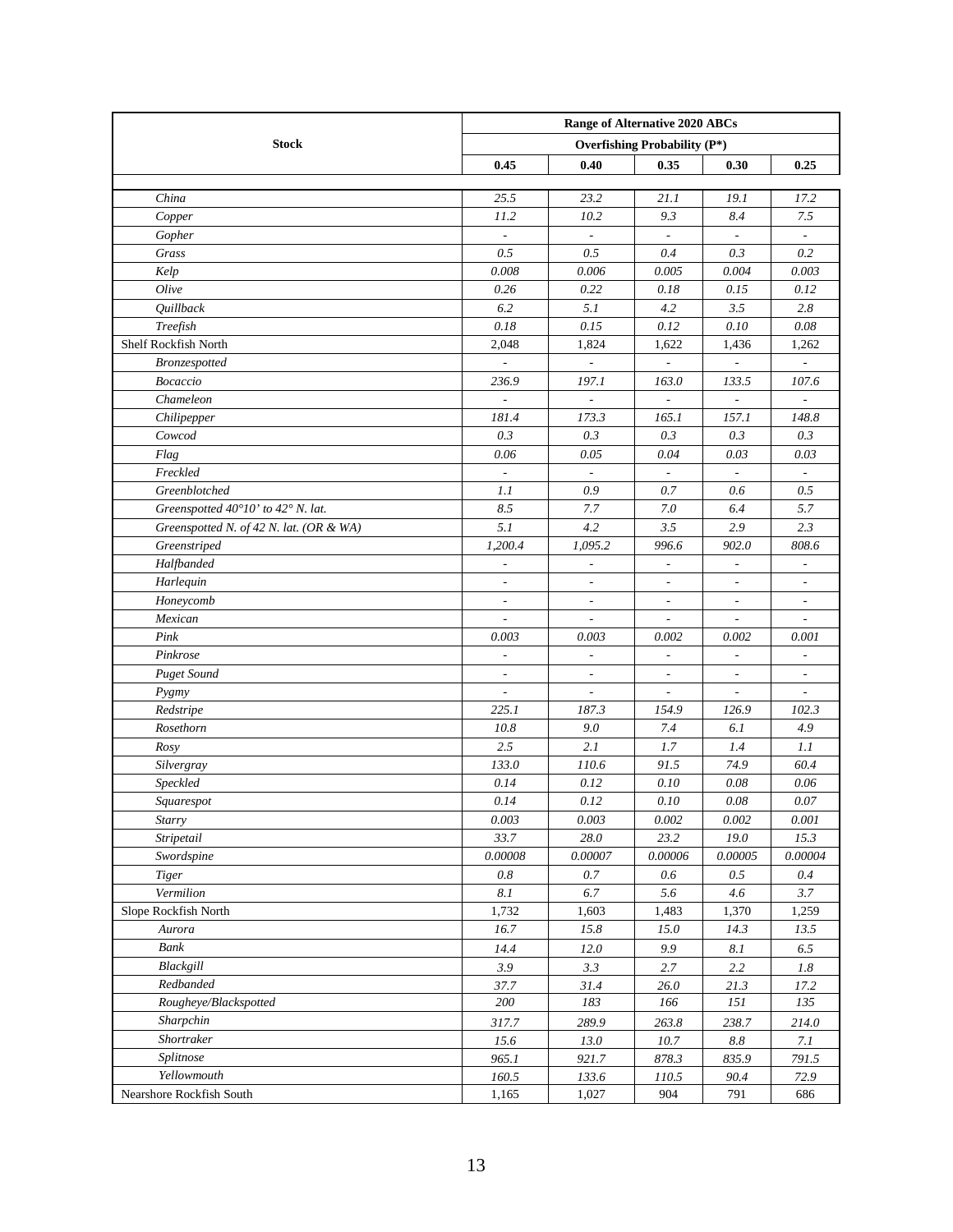|                                   | Range of Alternative 2020 ABCs      |                          |                          |                          |                          |  |  |  |  |  |
|-----------------------------------|-------------------------------------|--------------------------|--------------------------|--------------------------|--------------------------|--|--|--|--|--|
| <b>Stock</b>                      | <b>Overfishing Probability (P*)</b> |                          |                          |                          |                          |  |  |  |  |  |
|                                   | 0.45                                | 0.40                     | 0.35                     | 0.30                     | 0.25                     |  |  |  |  |  |
|                                   |                                     |                          |                          |                          |                          |  |  |  |  |  |
| <b>Shallow Nearshore Species</b>  | NA                                  | NA                       | ΝA                       | NA                       | NA                       |  |  |  |  |  |
| <b>Black and yellow</b>           | 23.0                                | 19.1                     | 15.8                     | 12.9                     | 10.4                     |  |  |  |  |  |
| China                             | 13.5                                | 12.3                     | 11.2                     | 10.2                     | 9.1                      |  |  |  |  |  |
| Gopher (N of Pt. Conception)      | 84.2                                | 70.1                     | 58.0                     | 47.5                     | 38.3                     |  |  |  |  |  |
| Gopher (S of Pt. Conception)      | 21.4                                | 17.8                     | 14.7                     | 12.0                     | 9.7                      |  |  |  |  |  |
| Grass                             | 49.7                                | 41.4                     | 34.2                     | 28.0                     | 22.6                     |  |  |  |  |  |
| Kelp                              | 23.1                                | 19.2                     | 15.9                     | 13.0                     | 10.5                     |  |  |  |  |  |
| Deeper Nearshore Species          | NA                                  | NA                       | NA                       | NA                       | NA                       |  |  |  |  |  |
| Blue/Deacon (N. of 34°27' N lat.) | 264.1                               | 239.0                    | 215.7                    | 193.3                    | 172.0                    |  |  |  |  |  |
| Blue/Deacon (S. of 34°27' N lat.) | 18.2                                | 15.1                     | 12.5                     | 10.2                     | 8.3                      |  |  |  |  |  |
| <b>Brown</b>                      | 166.1                               | 151.5                    | 137.9                    | 124.8                    | 111.9                    |  |  |  |  |  |
| Calico                            | $\overline{a}$                      | $\overline{\phantom{a}}$ | $\overline{\phantom{a}}$ | $\frac{1}{2}$            |                          |  |  |  |  |  |
| Copper                            | 298.8                               | 272.6                    | 248.1                    | 224.5                    | 201.3                    |  |  |  |  |  |
| Olive                             | 187.4                               | 155.9                    | 128.9                    | 105.6                    | 85.1                     |  |  |  |  |  |
| Quillback                         | 4.5                                 | 3.7                      | 3.1                      | 2.5                      | 2.0                      |  |  |  |  |  |
| Treefish                          | 11.0                                | 9.2                      | 7.6                      | 6.2                      | 5.0                      |  |  |  |  |  |
| Shelf Rockfish South              | 1,626                               | 1,376                    | 1,160                    | 971                      | 803                      |  |  |  |  |  |
| <b>Bronzespotted</b>              | 3.0                                 | 2.5                      | 2.1                      | 1.7                      | 1.4                      |  |  |  |  |  |
| Chameleon                         |                                     |                          |                          |                          |                          |  |  |  |  |  |
| Flag                              | 19.5                                | 16.3                     | 13.4                     | 11.0                     | 8.9                      |  |  |  |  |  |
| Freckled                          |                                     |                          |                          |                          |                          |  |  |  |  |  |
| Greenblotched                     | 19.3                                | 16.1                     | 13.3                     | 10.9                     | 8.8                      |  |  |  |  |  |
| Greenspotted                      | 71.3                                | 65.1                     | 59.2                     | 53.6                     | 48.0                     |  |  |  |  |  |
| Greenstriped                      | 220.2                               | 200.9                    | 182.8                    | 165.4                    | 148.3                    |  |  |  |  |  |
| Halfbanded                        | $\overline{\phantom{a}}$            | $\overline{\phantom{a}}$ | $\overline{\phantom{a}}$ | $\overline{\phantom{a}}$ | $\overline{\phantom{a}}$ |  |  |  |  |  |
| Harlequin                         | $\overline{\phantom{a}}$            | $\overline{\phantom{a}}$ | $\overline{\phantom{a}}$ | $\omega$                 | $\overline{\phantom{a}}$ |  |  |  |  |  |
| Honeycomb                         | 8.2                                 | 6.8                      | 5.7                      | 4.6                      | 3.7                      |  |  |  |  |  |
| Mexican                           | 4.2                                 | 3.5                      | 2.9                      | 2.4                      | 1.9                      |  |  |  |  |  |
| Pink                              | 2.1                                 | 1.8                      | 1.5                      | 1.2                      | 1.0                      |  |  |  |  |  |
| Pinkrose                          | $\overline{\phantom{a}}$            | $\overline{\phantom{a}}$ | $\overline{\phantom{a}}$ | $\overline{\phantom{a}}$ | $\overline{\phantom{a}}$ |  |  |  |  |  |
| Pygmy                             | $\overline{\phantom{a}}$            | $\overline{\phantom{a}}$ | $\overline{\phantom{a}}$ | $\overline{\phantom{a}}$ | $\overline{\phantom{a}}$ |  |  |  |  |  |
| Redstripe                         | 0.4                                 | 0.3                      | 0.3                      | 0.2                      | 0.2                      |  |  |  |  |  |
| Rosethorn                         | 1.8                                 | 1.5                      | 1.2                      | 1.0                      | 0.8                      |  |  |  |  |  |
| Rosy                              | 37.1                                | 30.9                     | 25.5                     | 20.9                     | 16.9                     |  |  |  |  |  |
| Silvergray                        | $0.4\,$                             | $0.4\,$                  | $0.3\,$                  | $0.3\,$                  | $0.2\,$                  |  |  |  |  |  |
| Speckled                          | 32.8                                | 27.3                     | 22.6                     | 18.5                     | 14.9                     |  |  |  |  |  |
| Squarespot                        | 9.2                                 | 7.7                      | 6.4                      | 5.2                      | 4.2                      |  |  |  |  |  |
| Starry                            | 52.2                                | 43.4                     | 35.9                     | 29.4                     | 23.7                     |  |  |  |  |  |
| Stripetail                        | 19.7                                | 16.4                     | 13.6                     | 11.1                     | 9.0                      |  |  |  |  |  |
| Swordspine                        | 11.9                                | 9.9                      | 8.2                      | $6.7\,$                  | 5.4                      |  |  |  |  |  |
| <b>Tiger</b>                      | $0.03\,$                            | 0.03                     | $0.02\,$                 | $0.02\,$                 | $0.02\,$                 |  |  |  |  |  |
| Vermilion                         | 224.6                               | 186.9                    | 154.6                    | 126.6                    | 102.1                    |  |  |  |  |  |
| Yellowtail                        | 887.7                               | 738.7                    | 611.0                    | 500.3                    | 403.4                    |  |  |  |  |  |
| Slope Rockfish South              | 584                                 | 501                      | 429                      | 365                      | 309                      |  |  |  |  |  |
| Aurora                            | $71.0\,$                            | 67.6                     | 64.1                     | 60.8                     | 57.3                     |  |  |  |  |  |
| Bank                              | 419.7                               | 349.2                    | 288.8                    | 236.5                    | 190.7                    |  |  |  |  |  |
| Pacific ocean perch               | $\mathbb{Z}^2$                      | $\omega$                 | ÷.                       | ÷.                       | $\omega$                 |  |  |  |  |  |
| Redbanded                         | 8.7                                 | $7.2\,$                  | 6.0                      | 4.9                      | 3.9                      |  |  |  |  |  |
| Rougheye/Blackspotted             | 4.1                                 | 3.7                      | 3.4                      | 3.1                      | $2.8\,$                  |  |  |  |  |  |
| Sharpchin                         | 79.4                                | 72.5                     | 65.9                     | 59.7                     | 53.5                     |  |  |  |  |  |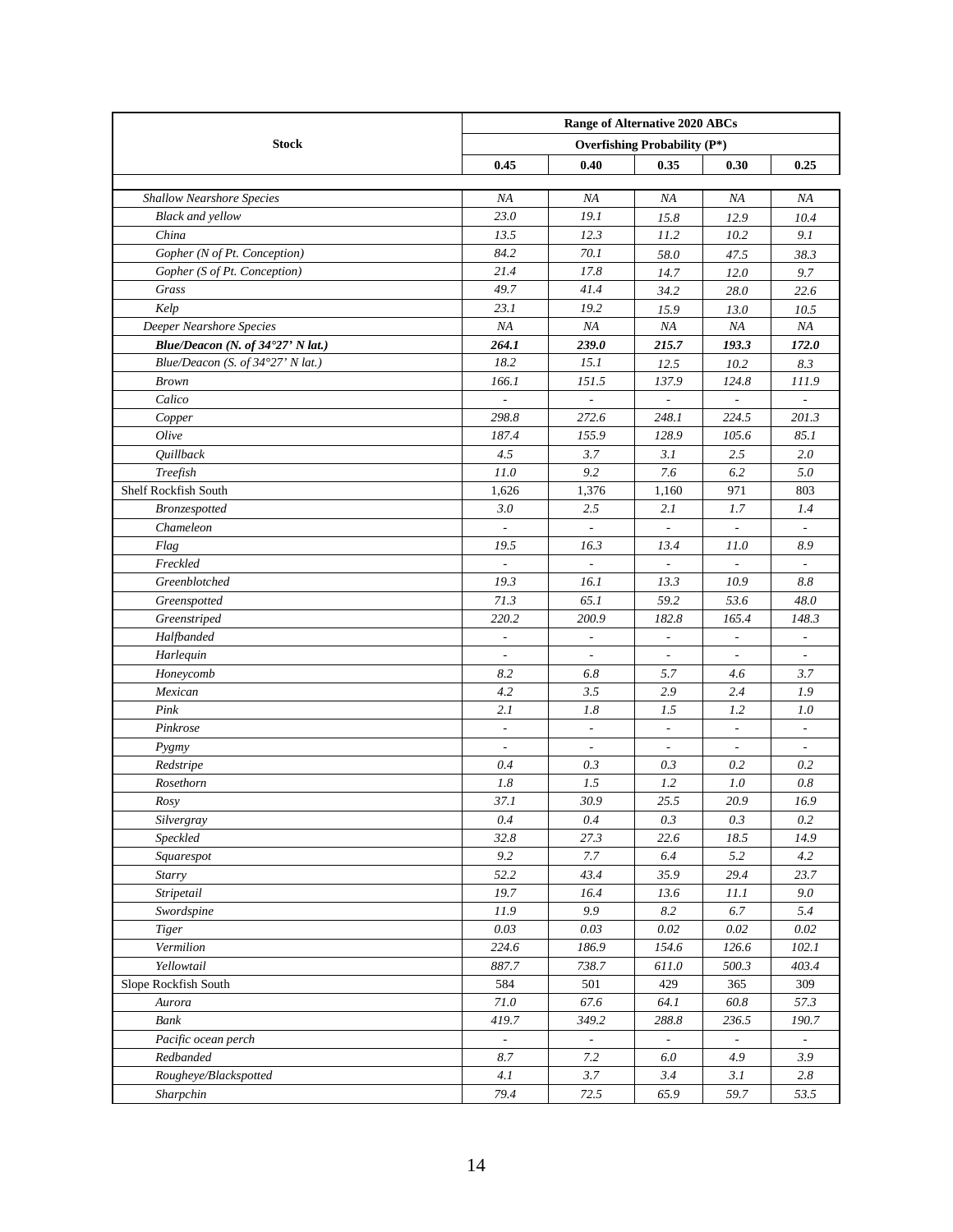|                       | <b>Range of Alternative 2020 ABCs</b><br><b>Overfishing Probability (P*)</b> |            |            |            |            |  |  |  |  |  |
|-----------------------|------------------------------------------------------------------------------|------------|------------|------------|------------|--|--|--|--|--|
| <b>Stock</b>          |                                                                              |            |            |            |            |  |  |  |  |  |
|                       | 0.45                                                                         | 0.40       | 0.35       | 0.30       | 0.25       |  |  |  |  |  |
|                       |                                                                              |            |            |            |            |  |  |  |  |  |
| Shortraker            | 0.09                                                                         | 0.07       | 0.06       | 0.05       | 0.04       |  |  |  |  |  |
| Yellowmouth           | 0.7                                                                          | 0.6        | 0.5        | 0.4        | 0.3        |  |  |  |  |  |
| Other Flatfish        | 7,039                                                                        | 6,041      | 5,170      | 4,398      | 3,701      |  |  |  |  |  |
| <b>Butter</b> sole    | 3.9                                                                          | 3.2        | 2.7        | 2.2        | 1.8        |  |  |  |  |  |
| Curlfin sole          | 6.9                                                                          | 5.7        | 4.7        | 3.9        | 3.1        |  |  |  |  |  |
| Flathead sole         | 29.2                                                                         | 24.3       | 20.1       | 16.5       | 13.3       |  |  |  |  |  |
| Pacific sanddab       | 4,004.0                                                                      | 3,331.9    | 2,755.8    | 2,256.5    | 1,819.6    |  |  |  |  |  |
| Rex sole              | 2,294.2                                                                      | 2,093.2    | 1,904.7    | 1,723.8    | 1,545.4    |  |  |  |  |  |
| Rock sole             | 55.6                                                                         | 46.3       | 38.3       | 31.3       | 25.3       |  |  |  |  |  |
| Sand sole             | 644.8                                                                        | 536.6      | 443.8      | 363.4      | 293.0      |  |  |  |  |  |
| Other Fish            | <b>TBD</b>                                                                   | <b>TBD</b> | <b>TRD</b> | <b>TRD</b> | <b>TBD</b> |  |  |  |  |  |
| Cabezon (WA)          | <b>TBD</b>                                                                   | <b>TBD</b> | <b>TBD</b> | <b>TBD</b> | <b>TBD</b> |  |  |  |  |  |
| Kelp greenling $(CA)$ | 99.2                                                                         | 82.5       | 68.2       | 55.9       | 45.1       |  |  |  |  |  |
| Kelp greenling $(OR)$ | 157.5                                                                        | 148.9      | 140.5      | 132.2      | 123.7      |  |  |  |  |  |
| Kelp greenling (WA)   | 5.9                                                                          | 4.9        | 4.1        | 3.3        | 2.7        |  |  |  |  |  |
| Leopard shark         | 139.4                                                                        | 116.0      | 95.9       | 78.5       | 63.3       |  |  |  |  |  |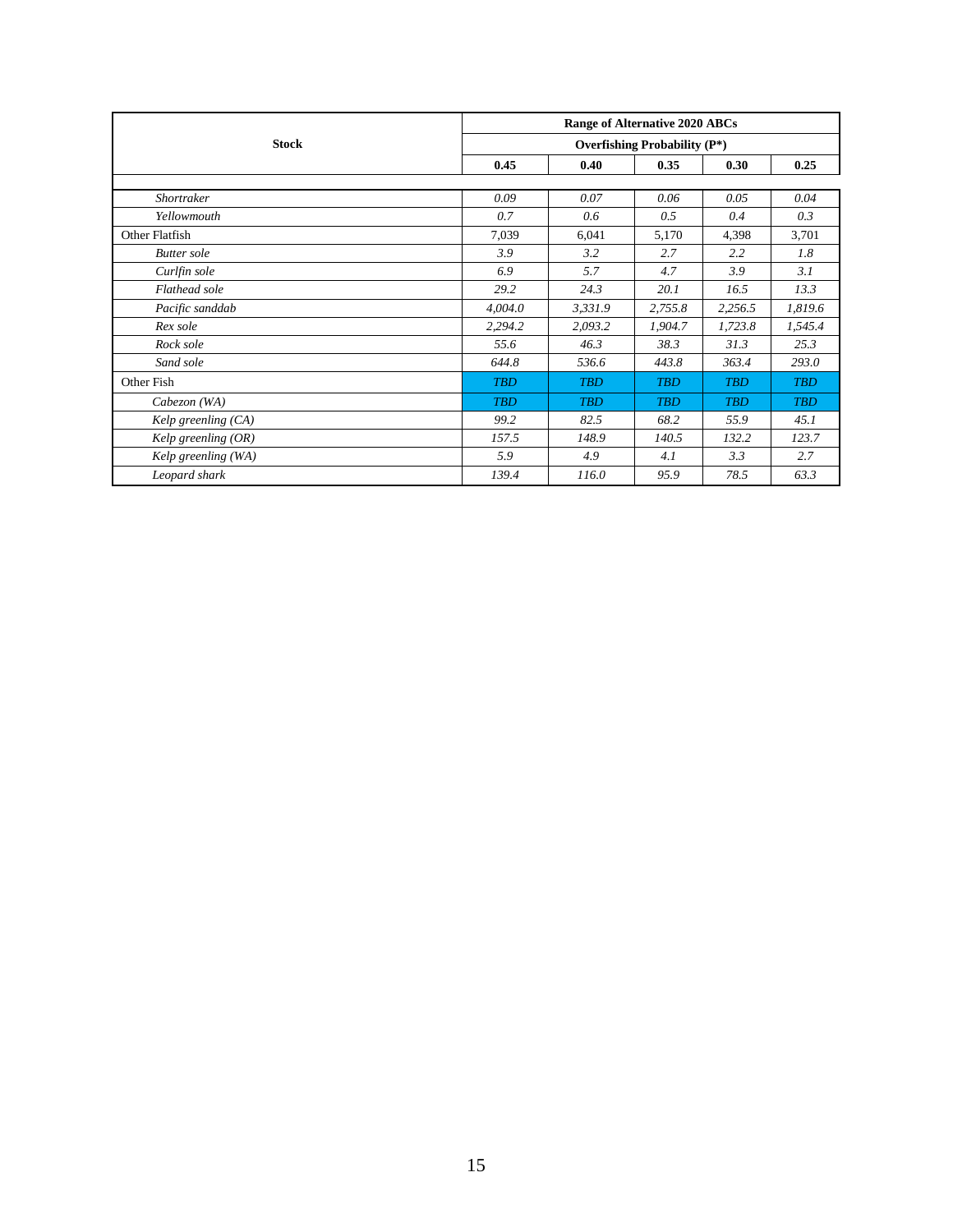**Table 4. 2019 and 2020 harvest specifications (overfishing limits (OFLs in mt), acceptable biological catches (ABCs in mt), and annual catch limits (ACLs in mt)) under default harvest control rules for determining these specifications, for west coast groundfish stocks and stock complexes (overfished stocks in CAPS; stocks with new assessments in bold; component stocks in stock complexes in** *italics***).**

<span id="page-15-0"></span>

|                                    |            | 2019       |            | 2020       |            |            |                                                                                                                                                            |  |  |  |  |  |
|------------------------------------|------------|------------|------------|------------|------------|------------|------------------------------------------------------------------------------------------------------------------------------------------------------------|--|--|--|--|--|
| <b>Stock or Stock Complex</b>      | OFL        | <b>ABC</b> | <b>ACL</b> | OFL        | <b>ABC</b> | <b>ACL</b> | <b>Harvest Control Rule</b>                                                                                                                                |  |  |  |  |  |
|                                    |            |            |            |            |            |            |                                                                                                                                                            |  |  |  |  |  |
| <b>OVERFISHED STOCKS</b>           |            |            |            |            |            |            |                                                                                                                                                            |  |  |  |  |  |
| COWCOD S. of $40^010$              | 74         | 67         | 10         | 76         | 68         | 10         | ABCs sum of Con. and Mont. area ABCs, ACLs projected from 2013 rebuilding analysis (SPR = $82.7\%$ (F = 0.007)) + Mont. area<br>ABC contrib., $ACT = 4$ mt |  |  |  |  |  |
| COWCOD (Conception)                | 61         | 56         | NA         | 62         | 57         | NA         | $ABC (P^* = 0.45)$                                                                                                                                         |  |  |  |  |  |
| COWCOD (Monterey)                  | 13.3       | 11.1       | NA         | 13.3       | 11.1       | NA         | $ABC (P^* = 0.45)$                                                                                                                                         |  |  |  |  |  |
| YELLOWEYE ROCKFISH                 | <b>TBD</b> | <b>TBD</b> | <b>TBD</b> | <b>TBD</b> | <b>TBD</b> | <b>TBD</b> | Projections from a new rebuilding analysis needed; ABC ( $P^* = 0.4$ ), ACL (SPR = 76.0%)                                                                  |  |  |  |  |  |
| <b>NON-OVERFISHED STOCKS</b>       |            |            |            |            |            |            |                                                                                                                                                            |  |  |  |  |  |
| <b>Arrowtooth Flounder</b>         | 18,696     | 15,574     | 15,574     | 15.306     | 12,750     | 12,750     | $ACL = ABC (P* = 0.4)$                                                                                                                                     |  |  |  |  |  |
| Big skate                          | 541        | 494        | 494        | 541        | 494        | 494        | $ACL = ABC (P^* = 0.45)$                                                                                                                                   |  |  |  |  |  |
| <b>Black Rockfish (CA)</b>         | 344        | 329        | 329        | 341        | 326        | 326        | $ACL = ABC (P^* = 0.45)$                                                                                                                                   |  |  |  |  |  |
| <b>Black Rockfish (OR)</b>         | 565        | 516        | 516        | 561        | 512        | 512        | $ACL = ABC (P^* = 0.45)$                                                                                                                                   |  |  |  |  |  |
| <b>Black Rockfish (WA)</b>         | 312        | 298        | 298        | 311        | 297        | 297        | $ACL = ABC (P^* = 0.45)$                                                                                                                                   |  |  |  |  |  |
| Blackgill Rockfish S. of 40°10'    | 174        | 159        | 159        | 174        | 159        | 159        | $ACL = ABC (P^* = 0.45)$ ; Managed w/stock-specific harvest specifications in 2019 and 2020?                                                               |  |  |  |  |  |
| Bocaccio S. of 40 <sup>0</sup> 10' | 2,194      | 2,097      | 2,097      | 2,125      | 2,032      | 2,032      | $ACL = ABC (P* = 0.45)$                                                                                                                                    |  |  |  |  |  |
| Cabezon (CA)                       | 154        | 147        | 147        | 153        | 146        | 146        | $ACL = ABC (P^* = 0.45)$                                                                                                                                   |  |  |  |  |  |
| Cabezon (OR)                       | 49         | 47         | 47         | 49         | 47         | 47         | $ACL = ABC (P* = 0.45)$                                                                                                                                    |  |  |  |  |  |
| California scorpionfish            | 337        | 313        | 150        | 331        | 307        | 150        | 150 mt constant catch ACL                                                                                                                                  |  |  |  |  |  |
| Canary Rockfish                    | 1,517      | 1,450      | 1,450      | 1,431      | 1,368      | 1,368      | $ACL = ABC (P* = 0.45)$                                                                                                                                    |  |  |  |  |  |
| Chilipepper S. of 40°10'           | 2,652      | 2,536      | 2,536      | 2,521      | 2,410      | 2,410      | $ACL = ABC (P^* = 0.45)$                                                                                                                                   |  |  |  |  |  |
| <b>Darkblotched Rockfish</b>       | 800        | 765        | 765        | 853        | 815        | 815        | $ACL = ABC (P* = 0.45)$                                                                                                                                    |  |  |  |  |  |
| Dover Sole                         | 91,102     | 87,094     | 50,000     | 92,048     | 87,998     | 50,000     | ABC ( $P^*$ 0.45), ACL = 50,000 mt annually                                                                                                                |  |  |  |  |  |
| English Sole                       | 11,052     | 10,090     | 10,090     | 11,101     | 10,135     | 10,135     | $ACL = ABC (P^* = 0.45)$                                                                                                                                   |  |  |  |  |  |
| Lingcod N. of 40°10'               | 4,957      | 4,727      | 4,704      | <b>TBD</b> | <b>TBD</b> | <b>TBD</b> | $ACL = ABC (P^* = 0.45)$ w/ 40-10 adj. for the CA contribution to the ABC and ACL                                                                          |  |  |  |  |  |
| Lingcod S. of 40°10'               | 986        | 900        | 812        | <b>TBD</b> | <b>TBD</b> | <b>TBD</b> | $ACL = ABC (P^* = 0.4)$ w/ 40-10 adj.                                                                                                                      |  |  |  |  |  |
| Longnose skate                     | 2,499      | 2,389      | 2,000      | 2,474      | 2,365      | 2,000      | ABC ( $P^* = 0.45$ ), ACL = 2,000 mt annually                                                                                                              |  |  |  |  |  |
| Longspine Thornyhead N. of 34°27'  | 4.112      | 3,425      | 2,603      | 3.901      | 3.250      | 2,470      | $ACL = 76\%$ of coastwide ABC ( $P^* = 0.4$ )                                                                                                              |  |  |  |  |  |
| Longspine Thornyhead S. of 34°27'  |            |            | 822        |            |            | 780        | $ACL = 24\%$ of coastwide ABC ( $P^* = 0.4$ )                                                                                                              |  |  |  |  |  |
| Pacific Cod                        | 3,200      | 2,221      | 1,600      | 3,200      | 2,221      | 1,600      | ABC ( $P^* = 0.4$ ), ACL = 50% of OFL                                                                                                                      |  |  |  |  |  |
| <b>Pacific Ocean Perch</b>         | <b>TBD</b> | <b>TBD</b> | <b>TBD</b> | <b>TBD</b> | <b>TBD</b> | <b>TBD</b> | $ACL = ABC (P^* = 0.45)$ ; Coastwide or N. of 40°10' N lat.?                                                                                               |  |  |  |  |  |
| Petrale Sole                       | 3,042      | 2,908      | 2,908      | 2,976      | 2,845      | 2,845      | $ACL = ABC (P* = 0.45)$                                                                                                                                    |  |  |  |  |  |
| Sablefish N. of 36°                | 8.489      | 7,750      | 5,606      | 8,648      | 7.896      | 5,723      | ACL: 40-10 rule applied to 73.8% of coastwide ABC ( $P^* = 0.4$ )                                                                                          |  |  |  |  |  |
| Sablefish S. of 36°                |            |            | 1,990      |            |            | 2,032      | ACL: 40-10 rule applied to 26.2% of coastwide ABC ( $P^* = 0.4$ )                                                                                          |  |  |  |  |  |
| Shortbelly                         | 6,950      | 5,789      | 500        | 6,950      | 5,789      | 500        | ABC ( $P^* = 0.4$ ), ACL = 500 mt annually                                                                                                                 |  |  |  |  |  |
| Shortspine Thornyhead N. of 34°27' |            |            | 1,683      |            |            | 1,669      | $ACL = 65.4\%$ of coastwide ABC ( $P^* = 0.4$ )                                                                                                            |  |  |  |  |  |
| Shortspine Thornyhead S. of 34°27' | 3,089      | 2,573      | 890        | 3,063      | 2,551      | 883        | $ACL = 34.6\%$ of coastwide ABC ( $P^* = 0.4$ )                                                                                                            |  |  |  |  |  |
| Spiny dogfish                      | 2,486      | 2,071      | 2,071      | 2,472      | 2,059      | 2,059      | $ACL = ABC (P^* = 0.4)$                                                                                                                                    |  |  |  |  |  |
| Splitnose S. of $40^010$           | 1,831      | 1,750      | 1,750      | 1,810      | 1,731      | 1,731      | $ACL = ABC (P* = 0.45)$                                                                                                                                    |  |  |  |  |  |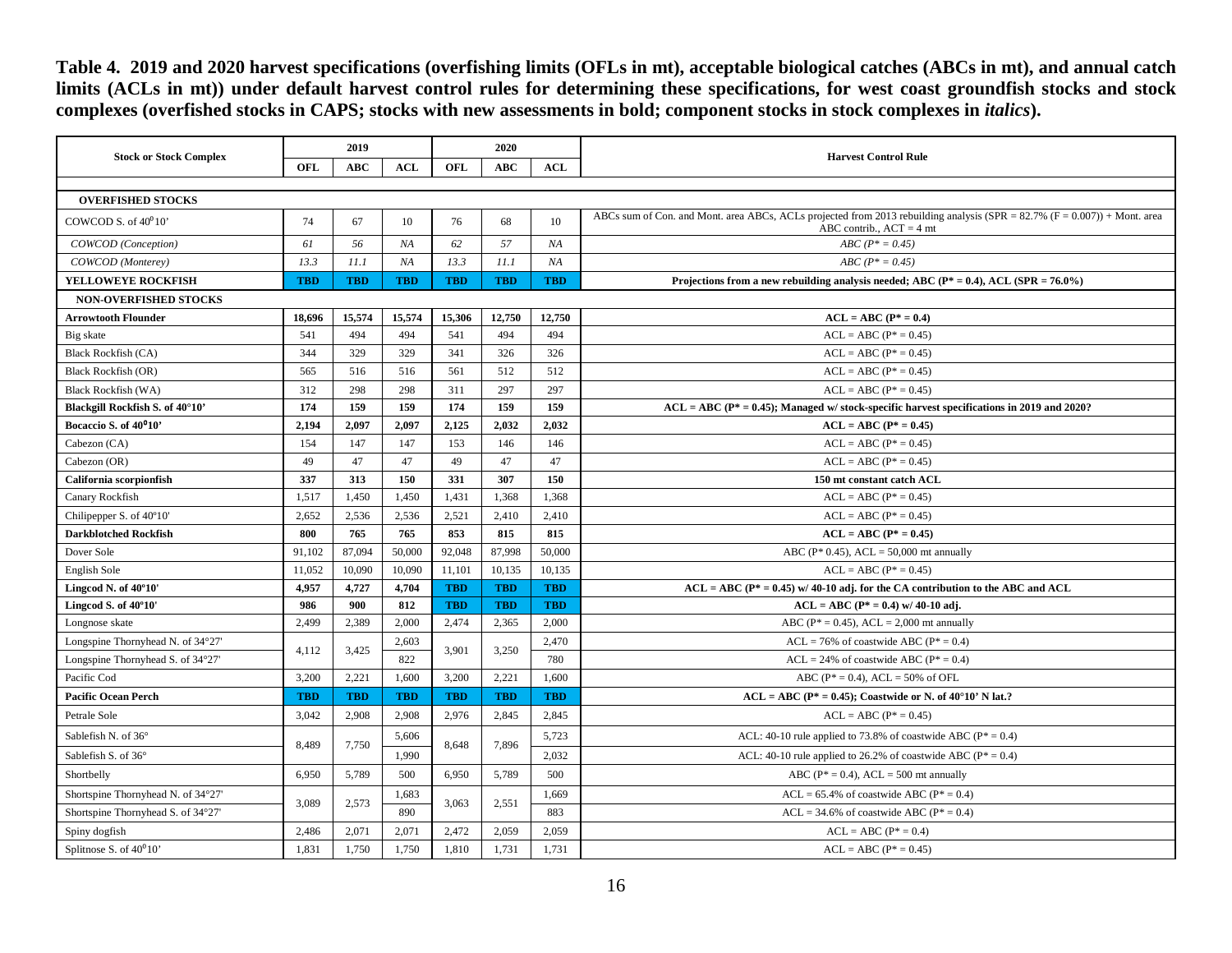| <b>Stock or Stock Complex</b>                        |                          | 2019                     |                          |                          | 2020                     |                          | <b>Harvest Control Rule</b>                                                                         |
|------------------------------------------------------|--------------------------|--------------------------|--------------------------|--------------------------|--------------------------|--------------------------|-----------------------------------------------------------------------------------------------------|
|                                                      | OFL                      | <b>ABC</b>               | <b>ACL</b>               | OFL                      | <b>ABC</b>               | ACL                      |                                                                                                     |
|                                                      |                          |                          |                          |                          |                          |                          |                                                                                                     |
| Starry flounder                                      | <b>TBD</b>               | TBD                      | <b>TBD</b>               | TBD                      | <b>TBD</b>               | <b>TBD</b>               | $ACL = ABC (P^* = 0.4)$                                                                             |
| Widow Rockfish                                       | 12,375                   | 11,831                   | 11,831                   | 11,714                   | 11,199                   | 11,199                   | $ACL = ABC (P^* = 0.45)$                                                                            |
| Yellowtail N. of 40°10'                              | 6,568                    | 5,997                    | 5,997                    | 6,261                    | 5,716                    | 5,716                    | $ACL = ABC (P* = 0.45)$                                                                             |
| <b>STOCK COMPLEXES</b>                               |                          |                          |                          |                          |                          |                          |                                                                                                     |
| Nearshore Rockfish North                             | 203                      | 183                      | 183                      | 200                      | 180                      | 180                      | Sum of component species specifications                                                             |
| <b>Black and yellow</b>                              | $0.0\,$                  | 0.0                      | 0.0                      | $0.0\,$                  | 0.0                      | 0.0                      | $ACL = ABC (P^* = 0.45)$                                                                            |
| <b>Blue/Deacon (CA)</b>                              | 31.0                     | 28.1                     | 28.1                     | 32.4                     | 29.3                     | 29.3                     | $ACL = ABC (P^* = 0.45)$                                                                            |
| <b>Blue/Deacon (OR)</b>                              | 112.3                    | 101.5                    | 101.5                    | 108.8                    | 98.4                     | 98.4                     | $ACL = ABC (P^* = 0.45)$                                                                            |
| Blue/Deacon (WA)                                     | 8.7                      | 7.3                      | 7.3                      | 8.4                      | 7.0                      | 7.0                      | $ACL = ABC (P^* = 0.45)$                                                                            |
| <b>Brown</b>                                         | 2.1                      | 1.9                      | 1.9                      | 2.1                      | 1.9                      | 1.9                      | $ACL = ABC (P^* = 0.45)$                                                                            |
| Calico                                               |                          | $\sim$                   |                          |                          |                          |                          | $ACL = ABC (P^* = 0.45)$                                                                            |
| China                                                | 28.6                     | 26.1                     | 26.1                     | 27.9                     | 25.5                     | 25.5                     | $ACL = ABC (P^* = 0.45)$                                                                            |
| Copper                                               | 11.9                     | 10.9                     | 10.9                     | 12.2                     | 11.2                     | 11.2                     | $ACL = ABC (P^* = 0.45)$                                                                            |
| Gopher                                               | $\sim$                   | $\overline{\phantom{a}}$ | $\overline{\phantom{a}}$ | $\sim$                   | $\overline{\phantom{a}}$ | $\sim$                   | $ACL = ABC (P^* = 0.45)$                                                                            |
| Grass                                                | 0.7                      | 0.5                      | 0.5                      | 0.7                      | 0.5                      | 0.5                      | $ACL = ABC (P^* = 0.45)$                                                                            |
| Kelp                                                 | 0.0                      | 0.0                      | $0.0\,$                  | 0.0                      | 0.0                      | $0.0\,$                  | $ACL = ABC (P^* = 0.45)$                                                                            |
| Olive                                                | 0.3                      | 0.3                      | 0.3                      | 0.3                      | 0.3                      | 0.3                      | $ACL = ABC (P^* = 0.45)$                                                                            |
| Quillback                                            | 7.4                      | 6.2                      | 6.2                      | 7.4                      | 6.2                      | 6.2                      | $ACL = ABC (P^* = 0.45)$                                                                            |
| Treefish                                             | 0.2                      | 0.2                      | 0.2                      | 0.2                      | 0.2                      | 0.2                      | $ACL = ABC (P^* = 0.45)$                                                                            |
| Shelf Rockfish North                                 | 2,309                    | 2,054                    | 2,054                    | 2,302                    | 2,048                    | 2,048                    | Sum of component species specifications                                                             |
| Bronzespotted                                        |                          | $\sim$                   |                          |                          |                          |                          | $ACL = ABC (P^* = 0.45)$                                                                            |
| <b>Bocaccio</b>                                      | 284.0                    | 236.9                    | 236.9                    | 284.0                    | 236.9                    | 236.9                    | $ACL = ABC (P^* = 0.45)$                                                                            |
| Chameleon                                            | $\sim$                   | $\overline{\phantom{a}}$ | $\sim$                   | $\sim$                   | $\overline{\phantom{a}}$ | $\overline{\phantom{a}}$ | $ACL = ABC (P^* = 0.45)$                                                                            |
| Chilipepper                                          | 199.6                    | 190.9                    | 190.9                    | 189.8                    | 181.4                    | 181.4                    | $ACL = ABC (P^* = 0.45)$                                                                            |
| Cowcod                                               | 0.4                      | 0.3                      | 0.3                      | 0.4                      | 0.3                      | 0.3                      | $ACL = ABC (P^* = 0.45)$                                                                            |
| Flag                                                 | 0.1                      | 0.1                      | 0.1                      | 0.1                      | 0.1                      | 0.1                      | $ACL = ABC (P^* = 0.45)$                                                                            |
| Freckled                                             | $\overline{\phantom{a}}$ |                          |                          | $\overline{\phantom{a}}$ | ÷,                       | $\overline{\phantom{a}}$ | $ACL = ABC (P^* = 0.45)$                                                                            |
| Greenblotched                                        | 1.3                      | 1.1                      | 1.1                      | 1.3                      | 1.1                      | 1.1                      | $ACL = ABC (P^* = 0.45)$                                                                            |
| Greenspotted $40^{\circ}10'$ to $42^{\circ}$ N. lat. | 9.3                      | 8.5                      | 8.2                      | 9.3                      | 8.5                      | 8.2                      | ACL: 40-10 rule applied to 22.2% of northern model (CA N of 34°27' N latitude) ABC ( $P^* = 0.45$ ) |
| Greenspotted N. of 42 N. lat. (OR & WA)              | 6.1                      | 5.1                      | 5.1                      | 6.1                      | 5.1                      | 5.1                      | $ACL = ABC (P^* = 0.45)$                                                                            |
| Greenstriped                                         | 1,311.4                  | 1,197.3                  | 1,197.3                  | 1,314.8                  | 1,200.4                  | 1,200.4                  | $ACL = ABC (P^* = 0.45)$                                                                            |
| Halfbanded                                           | $\overline{\phantom{a}}$ |                          |                          |                          |                          |                          | $ACL = ABC (P^* = 0.45)$                                                                            |
| Harlequin                                            | $\sim$                   |                          |                          | $\sim$                   | $\overline{\phantom{a}}$ | $\overline{\phantom{a}}$ | $ACL = ABC (P^* = 0.45)$                                                                            |
| Honeycomb                                            | $\overline{\phantom{a}}$ | $\sim$                   |                          | $\overline{\phantom{a}}$ | $\sim$                   |                          | $ACL = ABC (P^* = 0.45)$                                                                            |
| Mexican                                              | $\sim$                   |                          |                          | $\sim$                   |                          | $\sim$                   | $ACL = ABC (P^* = 0.45)$                                                                            |
| Pink                                                 | $0.0\,$                  | 0.0                      | 0.0                      | 0.0                      | 0.0                      | 0.0                      | $ACL = ABC (P^* = 0.45)$                                                                            |
| Pinkrose                                             | $\overline{\phantom{a}}$ |                          |                          | $\overline{\phantom{a}}$ |                          | $\overline{\phantom{a}}$ | $ACL = ABC (P^* = 0.45)$                                                                            |
| <b>Puget Sound</b>                                   | $\overline{\phantom{a}}$ | $\overline{\phantom{a}}$ | $\overline{\phantom{a}}$ | $\overline{\phantom{a}}$ | $\sim$                   | $\overline{\phantom{a}}$ | $ACL = ABC (P^* = 0.45)$                                                                            |
| Pygmy                                                | $\sim$                   | $\overline{\phantom{a}}$ | $\sim$                   |                          |                          | $\sim$                   | $ACL = ABC (P^* = 0.45)$                                                                            |
| Redstripe                                            | 269.9                    | 225.1                    | 225.1                    | 269.9                    | 225.1                    | 225.1                    | $ACL = ABC (P^* = 0.45)$                                                                            |
|                                                      |                          |                          |                          |                          |                          |                          |                                                                                                     |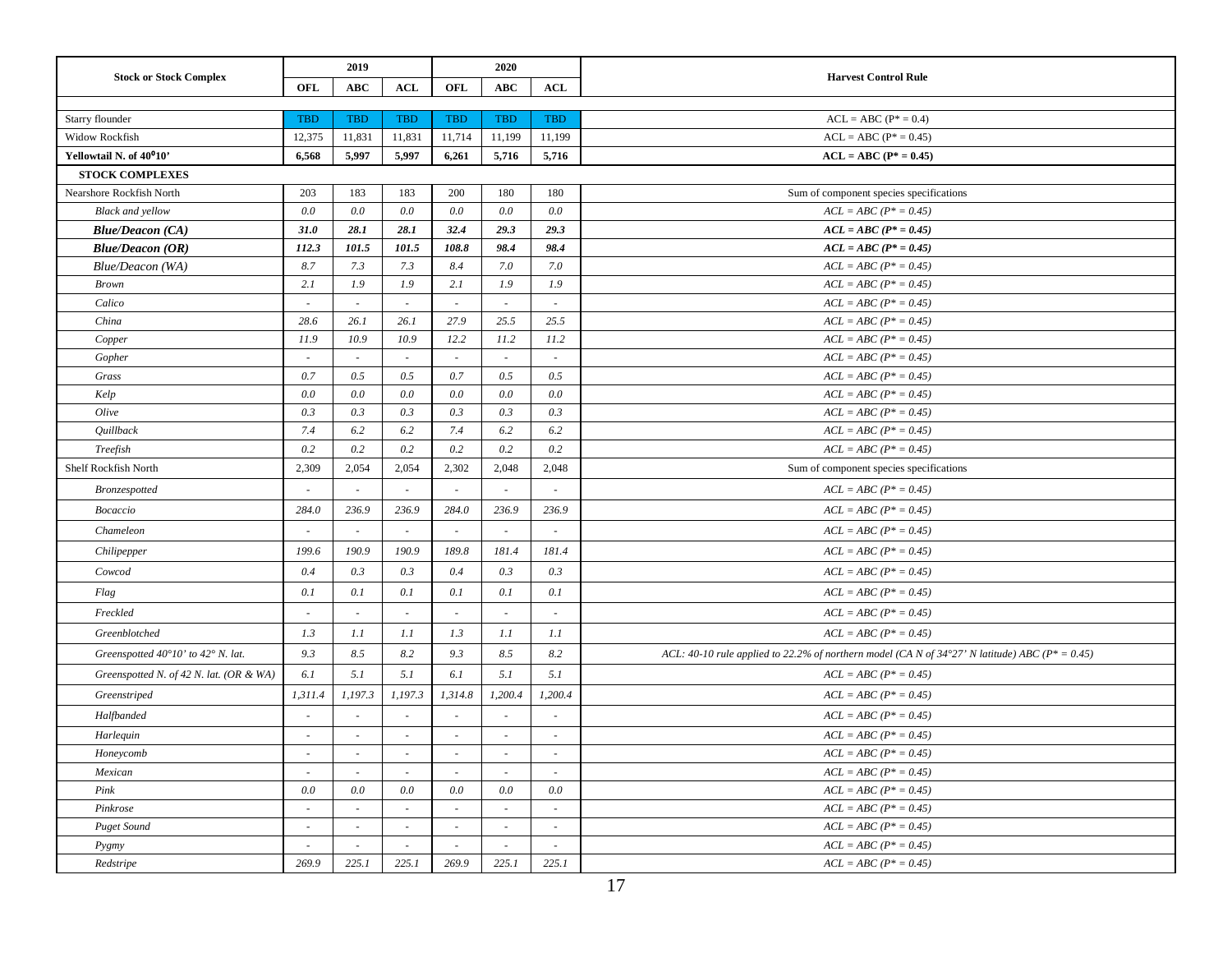| <b>Stock or Stock Complex</b>              |         | 2019       |            |         | 2020       |            | <b>Harvest Control Rule</b>                                                                   |
|--------------------------------------------|---------|------------|------------|---------|------------|------------|-----------------------------------------------------------------------------------------------|
|                                            | OFL     | <b>ABC</b> | <b>ACL</b> | OFL     | <b>ABC</b> | <b>ACL</b> |                                                                                               |
| Rosethorn                                  | 12.9    | 10.8       | 10.8       | 12.9    | 10.8       | 10.8       | $ACL = ABC (P^* = 0.45)$                                                                      |
| Rosy                                       | 3.0     | 2.5        | 2.5        | 3.0     | 2.5        | 2.5        | $ACL = ABC (P^* = 0.45)$                                                                      |
| Silvergray                                 | 159.4   | 133.0      | 133.0      | 159.4   | 133.0      | 133.0      | $ACL = ABC (P^* = 0.45)$                                                                      |
| Speckled                                   | 0.2     | 0.1        | 0.1        | 0.2     | 0.1        | 0.1        | $ACL = ABC (P^* = 0.45)$                                                                      |
| Squarespot                                 | 0.2     | 0.1        | 0.1        | 0.2     | 0.1        | 0.1        | $ACL = ABC (P^* = 0.45)$                                                                      |
| Starry                                     | 0.0     | 0.0        | 0.0        | 0.0     | 0.0        | 0.0        | $ACL = ABC (P^* = 0.45)$                                                                      |
| Stripetail                                 | 40.4    | 33.7       | 33.7       | 40.4    | 33.7       | 33.7       | $ACL = ABC (P^* = 0.45)$                                                                      |
| Swordspine                                 | 0.0     | 0.0        | 0.0        | 0.0     | 0.0        | 0.0        | $ACL = ABC (P^* = 0.45)$                                                                      |
| Tiger                                      | 1.0     | 0.8        | 0.8        | 1.0     | 0.8        | 0.8        | $ACL = ABC (P^* = 0.45)$                                                                      |
| Vermilion                                  | 9.7     | 8.1        | 8.1        | 9.7     | 8.1        | $8.1\,$    | $ACL = ABC (P^* = 0.45)$                                                                      |
| Slope Rockfish North                       | 1,887   | 1,746      | 1,746      | 1,873   | 1,732      | 1,732      | Sum of component species specifications                                                       |
| Aurora (assuming sigma = $0.39$ )          | 17.5    | 16.7       | 16.7       | 17.5    | 16.7       | 16.7       | $ACL = ABC (P^* = 0.45)$                                                                      |
| Bank                                       | 17.2    | 14.4       | 14.4       | 17.2    | 14.4       | 14.4       | $ACL = ABC (P^* = 0.45)$                                                                      |
| Blackgill                                  | 4.7     | 3.9        | 3.9        | 4.7     | 3.9        | 3.9        | $ACL = ABC (P^* = 0.45)$ ; Managed w/ stock-specific harvest specifications in 2019 and 2020? |
| Redbanded                                  | 45.3    | 37.7       | 37.7       | 45.3    | 37.7       | 37.7       | $ACL = ABC (P^* = 0.45)$                                                                      |
| Rougheye/Blackspotted                      | 217.6   | 198.6      | 198.6      | 219.5   | 200.4      | 200.4      | $ACL = ABC (P^* = 0.45)$                                                                      |
| Sharpchin                                  | 352.8   | 322.1      | 322.1      | 348.0   | 317.7      | 317.7      | $ACL = ABC (P^* = 0.45)$                                                                      |
| Shortraker                                 | 18.7    | 15.6       | 15.6       | 18.7    | 15.6       | 15.6       | $ACL = ABC (P^* = 0.45)$                                                                      |
| Splitnose                                  | 1,021.0 | 976.1      | 976.1      | 1,009.6 | 965.1      | 965.1      | $ACL = ABC (P^* = 0.45)$                                                                      |
| Yellowmouth                                | 192.4   | 160.5      | 160.5      | 192.4   | 160.5      | 160.5      | $ACL = ABC (P^* = 0.45)$                                                                      |
| Nearshore Rockfish South                   | 1,300   | 1,145      | 1,142      | 1,322   | 1,165      | 1,163      | Sum of component species specifications                                                       |
| Shallow Nearshore Species                  | NA      | NA         | NA         | NA      | NA         | NA         | NA                                                                                            |
| <b>Black</b> and yellow                    | 27.5    | 23.0       | 23.0       | 27.5    | 23.0       | 23.0       | $ACL = ABC (P^* = 0.45)$                                                                      |
| China                                      | 14.3    | 13.1       | 10.8       | 14.8    | 13.5       | 11.5       | $ACL = ABC (P^* = 0.45)$                                                                      |
| Gopher (N of Pt. Conception)               | 101.0   | 84.2       | 84.2       | 101.0   | 84.2       | 84.2       | $ACL = ABC (P^* = 0.45)$                                                                      |
| Gopher (S of Pt. Conception)               | 25.6    | 21.4       | 21.4       | 25.6    | 21.4       | 21.4       | $ACL = ABC (P^* = 0.45)$                                                                      |
| Grass                                      | 59.6    | 49.7       | 49.7       | 59.6    | 49.7       | 49.7       | $ACL = ABC (P^* = 0.45)$                                                                      |
| Kelp                                       | 27.7    | 23.1       | 23.1       | 27.7    | 23.1       | 23.1       | $ACL = ABC (P^* = 0.45)$                                                                      |
| Deeper Nearshore Species                   | NA      | NA         | NA         | NA      | NA         | NA         | NA                                                                                            |
| Blue/Deacon (N. of $34^{\circ}27'$ N lat.) | 278.8   | 252.6      | 252.6      | 291.5   | 264.1      | 264.1      | $ACL = ABC (P^* = 0.45)$                                                                      |
| Blue/Deacon (S. of 34°27' N lat.)          | 21.8    | 18.2       | 18.2       | 21.8    | 18.2       | 18.2       | $ACL = ABC (P^* = 0.45)$                                                                      |
| <b>Brown</b>                               | 177.9   | 162.4      | 162.4      | 181.9   | 166.1      | 166.1      | $ACL = ABC (P^* = 0.45)$                                                                      |
| Calico                                     | $\sim$  | $\sim$     | $\sim$     | $\sim$  | ÷          | $\sim$     | $ACL = ABC (P^* = 0.45)$                                                                      |
| Copper                                     | 322.1   | 294.1      | 294.1      | 327.3   | 298.8      | 298.8      | $ACL = ABC (P^* = 0.45)$                                                                      |
| Olive                                      | 224.6   | 187.4      | 187.4      | 224.6   | 187.4      | 187.4      | $ACL = ABC (P^* = 0.45)$                                                                      |
| Quillback                                  | 5.4     | 4.5        | 4.5        | 5.4     | 4.5        | 4.5        | $ACL = ABC (P^* = 0.45)$                                                                      |
| Treefish                                   | 13.2    | 11.0       | 11.0       | 13.2    | 11.0       | 11.0       | $ACL = ABC (P^* = 0.45)$                                                                      |
| Shelf Rockfish South                       | 1,919   | 1,625      | 1,625      | 1,919   | 1,626      | 1,625      | Sum of component species specifications                                                       |
| Bronzespotted                              | 3.6     | 3.0        | 3.0        | 3.6     | 3.0        | 3.0        | $ACL = ABC (P^* = 0.45)$                                                                      |
| Chameleon                                  | $\sim$  | $\sim$     | $\sim$     | $\sim$  | $\sim$     | $\sim$     | $ACL = ABC (P^* = 0.45)$                                                                      |
| $Flag$                                     | 23.4    | 19.5       | 19.5       | 23.4    | 19.5       | 19.5       | $ACL = ABC (P^* = 0.45)$                                                                      |
|                                            |         |            |            |         |            |            |                                                                                               |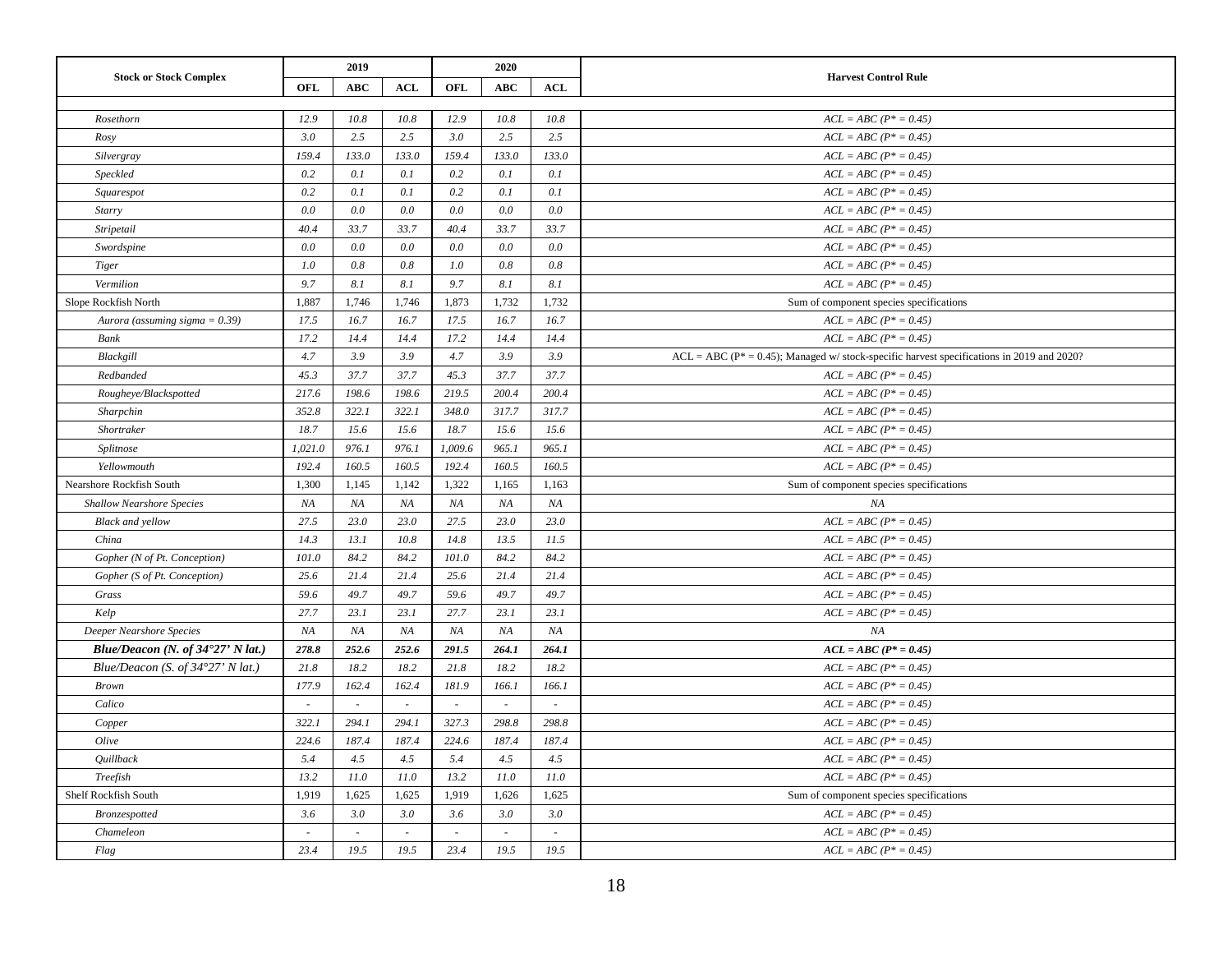| <b>Stock or Stock Complex</b><br><b>Harvest Control Rule</b><br><b>OFL</b><br><b>OFL</b><br><b>ABC</b><br>ACL<br><b>ABC</b><br><b>ACL</b><br>Freckled<br>$ACL = ABC (P^* = 0.45)$<br>$\sim$<br>$\sim$<br>$\sim$<br>$\sim$<br>$\sim$<br>$\sim$<br>Greenblotched<br>23.1<br>19.3<br>19.3<br>23.1<br>19.3<br>19.3<br>$ACL = ABC (P^* = 0.45)$<br>71.5<br>70.9<br>78.3<br>78.1<br>71.3<br>70.7<br>ACL: 40-10 rule applied to 77.8% of northern model (CA N of 34°27' N latitude) ABC plus the southern model ABC ( $P^* = 0.45$ )<br>Greenspotted<br>240.6<br>219.6<br>219.6<br>241.2<br>220.2<br>220.2<br>$ACL = ABC (P^* = 0.45)$<br>Greenstriped<br>Halfbanded<br>$ACL = ABC (P^* = 0.45)$<br>$\sim$<br>$\sim$<br>$\sim$<br>$\sim$<br>$ACL = ABC (P^* = 0.45)$<br>Harlequin<br>$\sim$<br>$\sim$<br>$\sim$<br>$\omega$<br>$\sim$<br>$\sim$ |
|------------------------------------------------------------------------------------------------------------------------------------------------------------------------------------------------------------------------------------------------------------------------------------------------------------------------------------------------------------------------------------------------------------------------------------------------------------------------------------------------------------------------------------------------------------------------------------------------------------------------------------------------------------------------------------------------------------------------------------------------------------------------------------------------------------------------------------------|
|                                                                                                                                                                                                                                                                                                                                                                                                                                                                                                                                                                                                                                                                                                                                                                                                                                          |
|                                                                                                                                                                                                                                                                                                                                                                                                                                                                                                                                                                                                                                                                                                                                                                                                                                          |
|                                                                                                                                                                                                                                                                                                                                                                                                                                                                                                                                                                                                                                                                                                                                                                                                                                          |
|                                                                                                                                                                                                                                                                                                                                                                                                                                                                                                                                                                                                                                                                                                                                                                                                                                          |
|                                                                                                                                                                                                                                                                                                                                                                                                                                                                                                                                                                                                                                                                                                                                                                                                                                          |
|                                                                                                                                                                                                                                                                                                                                                                                                                                                                                                                                                                                                                                                                                                                                                                                                                                          |
|                                                                                                                                                                                                                                                                                                                                                                                                                                                                                                                                                                                                                                                                                                                                                                                                                                          |
|                                                                                                                                                                                                                                                                                                                                                                                                                                                                                                                                                                                                                                                                                                                                                                                                                                          |
| 9.9<br>8.2<br>9.9<br>8.2<br>Honeycomb<br>8.2<br>8.2<br>$ACL = ABC (P^* = 0.45)$                                                                                                                                                                                                                                                                                                                                                                                                                                                                                                                                                                                                                                                                                                                                                          |
| 5.1<br>4.2<br>4.2<br>4.2<br>5.1<br>4.2<br>$ACL = ABC (P^* = 0.45)$<br>Mexican                                                                                                                                                                                                                                                                                                                                                                                                                                                                                                                                                                                                                                                                                                                                                            |
| 2.5<br>2.1<br>2.5<br>2.1<br>Pink<br>2.1<br>2.1<br>$ACL = ABC (P^* = 0.45)$                                                                                                                                                                                                                                                                                                                                                                                                                                                                                                                                                                                                                                                                                                                                                               |
| Pinkrose<br>$ACL = ABC (P^* = 0.45)$<br>$\sim$<br>$\sim$<br>$\sim$<br>$\sim$<br>$\omega$<br>$\overline{\phantom{a}}$                                                                                                                                                                                                                                                                                                                                                                                                                                                                                                                                                                                                                                                                                                                     |
| $ACL = ABC (P^* = 0.45)$<br>Pygmy<br>$\sim$<br>$\sim$<br>$\sim$<br>×.<br>÷<br>$\sim$                                                                                                                                                                                                                                                                                                                                                                                                                                                                                                                                                                                                                                                                                                                                                     |
| Redstripe<br>0.5<br>0.4<br>0.4<br>0.5<br>0.4<br>0.4<br>$ACL = ABC (P^* = 0.45)$                                                                                                                                                                                                                                                                                                                                                                                                                                                                                                                                                                                                                                                                                                                                                          |
| 2.1<br>$ACL = ABC (P^* = 0.45)$<br>Rosethorn<br>1.8<br>1.8<br>2.1<br>1.8<br>1.8                                                                                                                                                                                                                                                                                                                                                                                                                                                                                                                                                                                                                                                                                                                                                          |
| 37.1<br>37.1<br>44.5<br>37.1<br>44.5<br>37.1<br>$ACL = ABC (P^* = 0.45)$<br>Rosy                                                                                                                                                                                                                                                                                                                                                                                                                                                                                                                                                                                                                                                                                                                                                         |
| 0.5<br>0.4<br>0.5<br>0.4<br>0.4<br>0.4<br>$ACL = ABC (P^* = 0.45)$<br>Silvergray                                                                                                                                                                                                                                                                                                                                                                                                                                                                                                                                                                                                                                                                                                                                                         |
| 39.4<br>32.8<br>32.8<br>39.4<br>32.8<br>32.8<br>$ACL = ABC (P^* = 0.45)$<br>Speckled                                                                                                                                                                                                                                                                                                                                                                                                                                                                                                                                                                                                                                                                                                                                                     |
| 11.1<br>9.2<br>9.2<br>11.1<br>9.2<br>9.2<br>$ACL = ABC (P^* = 0.45)$<br>Squarespot                                                                                                                                                                                                                                                                                                                                                                                                                                                                                                                                                                                                                                                                                                                                                       |
| 52.2<br>62.6<br>52.2<br>52.2<br>62.6<br>52.2<br>$ACL = ABC (P^* = 0.45)$<br>Starry                                                                                                                                                                                                                                                                                                                                                                                                                                                                                                                                                                                                                                                                                                                                                       |
| 19.7<br>19.7<br>23.6<br>19.7<br>19.7<br>23.6<br>$ACL = ABC (P^* = 0.45)$<br>Stripetail                                                                                                                                                                                                                                                                                                                                                                                                                                                                                                                                                                                                                                                                                                                                                   |
| 14.2<br>11.9<br>11.9<br>14.2<br>11.9<br>11.9<br>$ACL = ABC (P^* = 0.45)$<br>Swordspine                                                                                                                                                                                                                                                                                                                                                                                                                                                                                                                                                                                                                                                                                                                                                   |
| 0.0<br>0.0<br>0.0<br>0.0<br>0.0<br>0.0<br>$ACL = ABC (P^* = 0.45)$<br><b>Tiger</b>                                                                                                                                                                                                                                                                                                                                                                                                                                                                                                                                                                                                                                                                                                                                                       |
| Vermilion<br>269.3<br>224.6<br>224.6<br>269.3<br>224.6<br>224.6<br>$ACL = ABC (P^* = 0.45)$                                                                                                                                                                                                                                                                                                                                                                                                                                                                                                                                                                                                                                                                                                                                              |
| Yellowtail<br>887.7<br>887.7<br>1,064.4<br>887.7<br>887.7<br>$ACL = ABC (P^* = 0.45)$<br>1,064.4                                                                                                                                                                                                                                                                                                                                                                                                                                                                                                                                                                                                                                                                                                                                         |
| 682<br>585<br>585<br>681<br>584<br>584<br>Slope Rockfish South<br>Sum of component species specifications                                                                                                                                                                                                                                                                                                                                                                                                                                                                                                                                                                                                                                                                                                                                |
| 74.6<br>71.0<br>71.0<br>74.6<br>71.0<br>71.0<br>$ACL = ABC (P^* = 0.45)$<br>Aurora                                                                                                                                                                                                                                                                                                                                                                                                                                                                                                                                                                                                                                                                                                                                                       |
| 503.2<br>419.7<br>419.7<br>503.2<br>419.7<br>419.7<br><b>Bank</b><br>$ACL = ABC (P^* = 0.45)$                                                                                                                                                                                                                                                                                                                                                                                                                                                                                                                                                                                                                                                                                                                                            |
| Pacific ocean perch<br>$ACL = ABC (P^* = 0.45)$<br>$\sim$<br>$\sim$<br>$\sim$<br>$\sim$<br>$\sim$<br>$\sim$                                                                                                                                                                                                                                                                                                                                                                                                                                                                                                                                                                                                                                                                                                                              |
| 10.4<br>8.7<br>10.4<br>8.7<br>8.7<br>Redbanded<br>8.7<br>$ACL = ABC (P^* = 0.45)$                                                                                                                                                                                                                                                                                                                                                                                                                                                                                                                                                                                                                                                                                                                                                        |
| 4.5<br>Rougheye/Blackspotted<br>4.4<br>4.1<br>4.1<br>4.1<br>4.1<br>$ACL = ABC (P^* = 0.45)$                                                                                                                                                                                                                                                                                                                                                                                                                                                                                                                                                                                                                                                                                                                                              |
| 80.5<br>80.5<br>79.4<br>Sharpchin<br>88.2<br>87.0<br>79.4<br>$ACL = ABC (P^* = 0.45)$                                                                                                                                                                                                                                                                                                                                                                                                                                                                                                                                                                                                                                                                                                                                                    |
| 0.1<br>0.1<br>0.1<br>0.1<br>0.1<br>0.1<br>$ACL = ABC (P^* = 0.45)$<br>Shortraker                                                                                                                                                                                                                                                                                                                                                                                                                                                                                                                                                                                                                                                                                                                                                         |
| 0.8<br>0.7<br>0.7<br>0.8<br>0.7<br>0.7<br>$ACL = ABC (P^* = 0.45)$<br>Yellowmouth                                                                                                                                                                                                                                                                                                                                                                                                                                                                                                                                                                                                                                                                                                                                                        |
| Other Flatfish<br>8,750<br>6,498<br>6,498<br>8,202<br>6,041<br>6,041<br>Sum of component species specifications                                                                                                                                                                                                                                                                                                                                                                                                                                                                                                                                                                                                                                                                                                                          |
| 3.2<br>3.2<br>4.6<br>3.2<br>3.2<br>4.6<br>$ACL = ABC (P^* = 0.4)$<br><b>Butter</b> sole                                                                                                                                                                                                                                                                                                                                                                                                                                                                                                                                                                                                                                                                                                                                                  |
| 5.7<br>5.7<br>5.7<br>5.7<br>Curlfin sole<br>8.2<br>8.2<br>$ACL = ABC (P^* = 0.4)$                                                                                                                                                                                                                                                                                                                                                                                                                                                                                                                                                                                                                                                                                                                                                        |
| 35.0<br>24.3<br>24.3<br>35.0<br>24.3<br>24.3<br>Flathead sole<br>$ACL = ABC (P^* = 0.4)$                                                                                                                                                                                                                                                                                                                                                                                                                                                                                                                                                                                                                                                                                                                                                 |
| 3,331.9<br>3,331.9<br>4,801.0<br>3,331.9<br>3,331.9<br>Pacific sanddab<br>4,801.0<br>$ACL = ABC (P^* = 0.4)$                                                                                                                                                                                                                                                                                                                                                                                                                                                                                                                                                                                                                                                                                                                             |
| Rex sole<br>3,061<br>2,550<br>2,550<br>2,513<br>2,093<br>2,093<br>$ACL = ABC (P^* = 0.4)$                                                                                                                                                                                                                                                                                                                                                                                                                                                                                                                                                                                                                                                                                                                                                |
| Rock sole<br>66.7<br>46.3<br>46.3<br>66.7<br>46.3<br>46.3<br>$ACL = ABC (P^* = 0.4)$                                                                                                                                                                                                                                                                                                                                                                                                                                                                                                                                                                                                                                                                                                                                                     |
| 536.6<br>773.2<br>Sand sole<br>773.2<br>536.6<br>536.6<br>536.6<br>$ACL = ABC (P^* = 0.4)$                                                                                                                                                                                                                                                                                                                                                                                                                                                                                                                                                                                                                                                                                                                                               |
| <b>TBD</b><br><b>TBD</b><br><b>TBD</b><br><b>TBD</b><br><b>TBD</b><br><b>TBD</b><br>Other Fish<br>Sum of component species specifications                                                                                                                                                                                                                                                                                                                                                                                                                                                                                                                                                                                                                                                                                                |